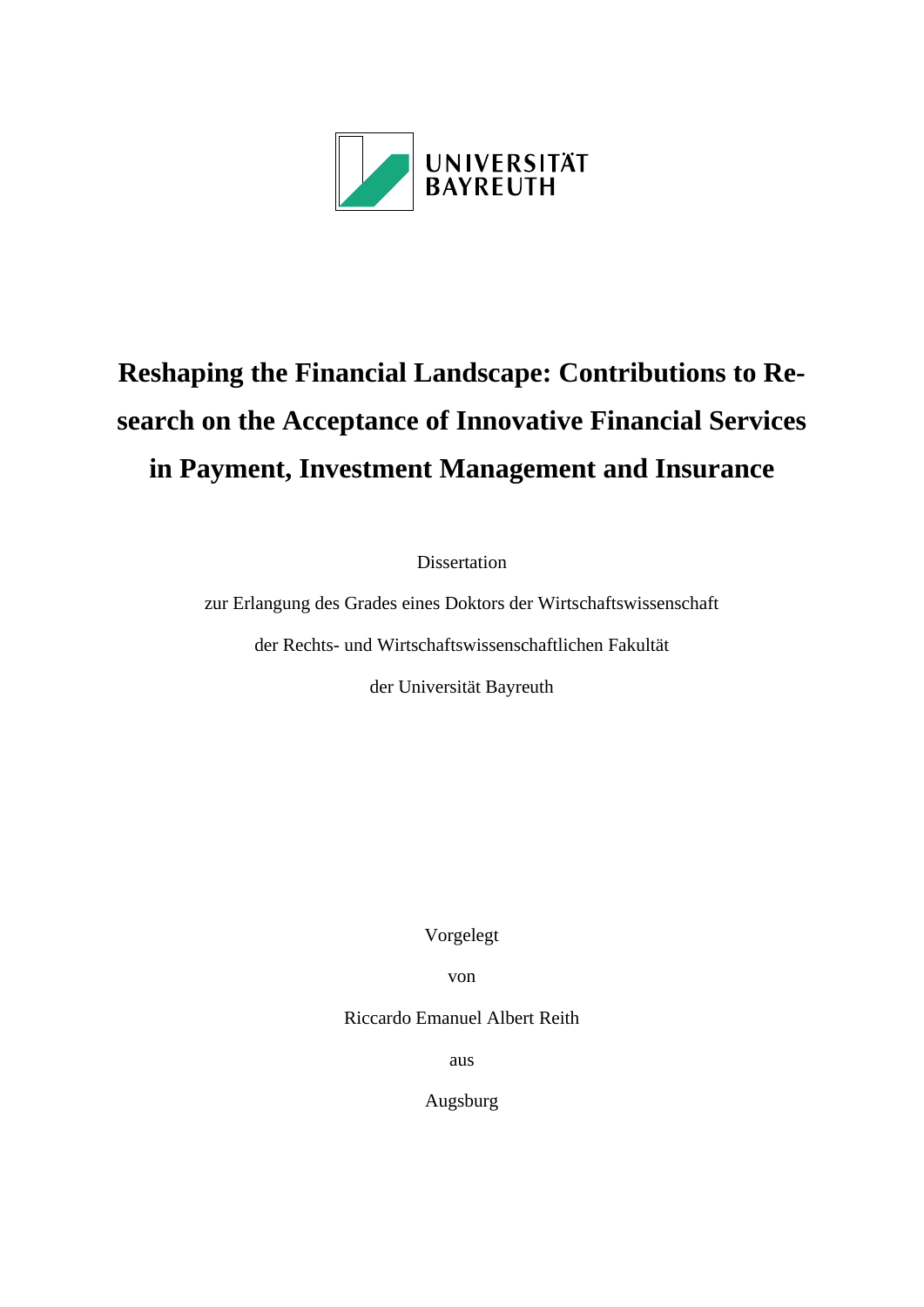Dekan: Prof. Dr. Jörg Gundel Erstberichterstatterin: Prof. Dr. Bettina Lis Zweitberichterstatter: Prof. Dr. Torsten Eymann Tag der mündlichen Prüfung: 29. April 2020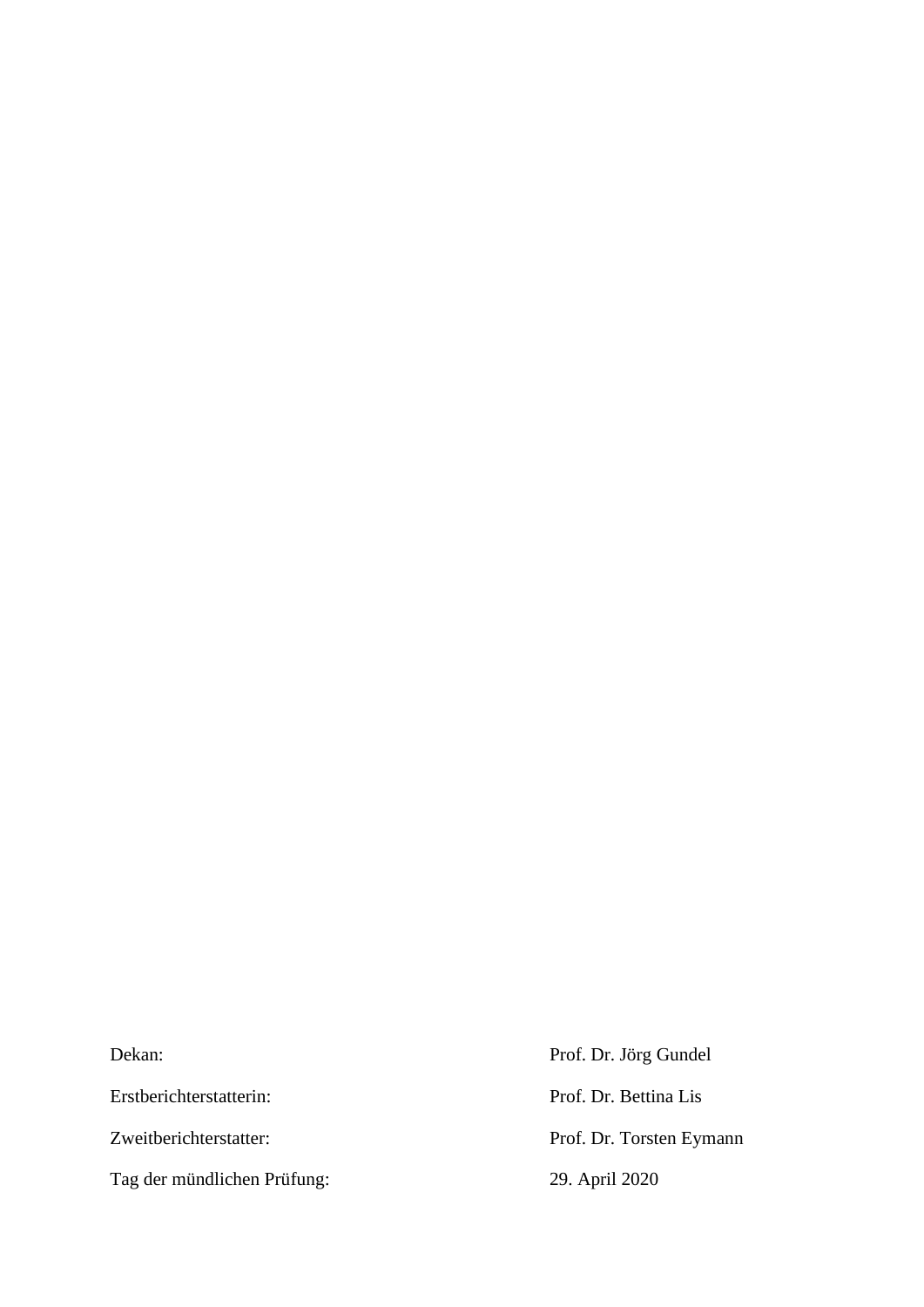*Für meine Eltern und meine Familie, meine Freunde und Freundin - für deren Unterstützung ich stets dankbar bin!*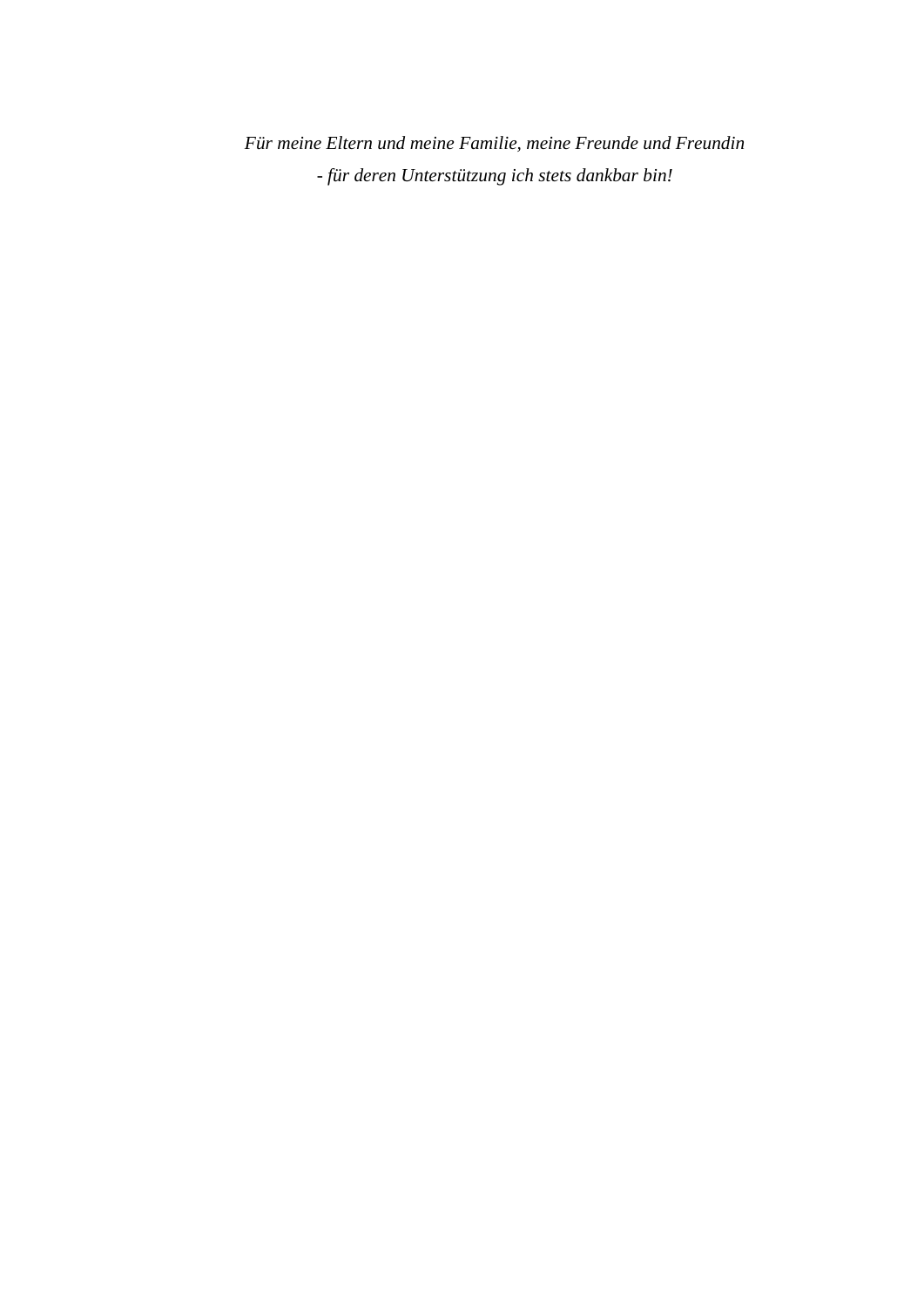# **Abstract**

Digital megatrends and technological innovations have significantly changed the nature of the financial industry. The disruptive potential of financial innovations highly depends on societal demand and acceptance of consumers, which has been an essential research domain in the field of information systems. Hence, a deep and profound understanding of the consumers' decision-making processes regarding their perception, attitudes and intentions to use financial information systems is of vital importance for theory and practice. The objective of this dissertation is therefore, on one side, to investigate factors that influence the potential consumers' intention to use financial information systems, and on the other side to illustrate possibilities to accelerate the diffusion process of such innovations.

Within the first chapter of this dissertation, the financial technologies under investigation are introduced and embedded into a definitional context of innovations. Afterwards, the Innovation Diffusion Theory as well as the proposed acceptance research models are introduced. The succeeding section summarizes the objective and structure of the dissertation and embeds the included research paper into a synoptic framework. The methodology section illustrates a summary of applied empirical methods in this dissertation, before the discussion concludes with highlighting the most striking results, their research implication and a demonstration of limitations and suggestions for future research.

Research paper 1 and 2 deal with the acceptance of proximity mobile payment and enhance previous literature by embedding the aspects of security and privacy into established research models. Research paper 3 analyzes the acceptance of a novel approach in the sector of investment management by being the first study to develop and empirically validate an acceptance model in the context of social trading platforms. Research paper 4 addresses innovations regarding "connected insurance", focusing on the acceptance of wearable fitness tracking devices in particular. In comparison to the first four research papers, research paper 5 focuses on the communication process regarding innovations and aims to identify potential consumers of novel technological products and services.

The results of this dissertation indicate that consumers of financial innovations highly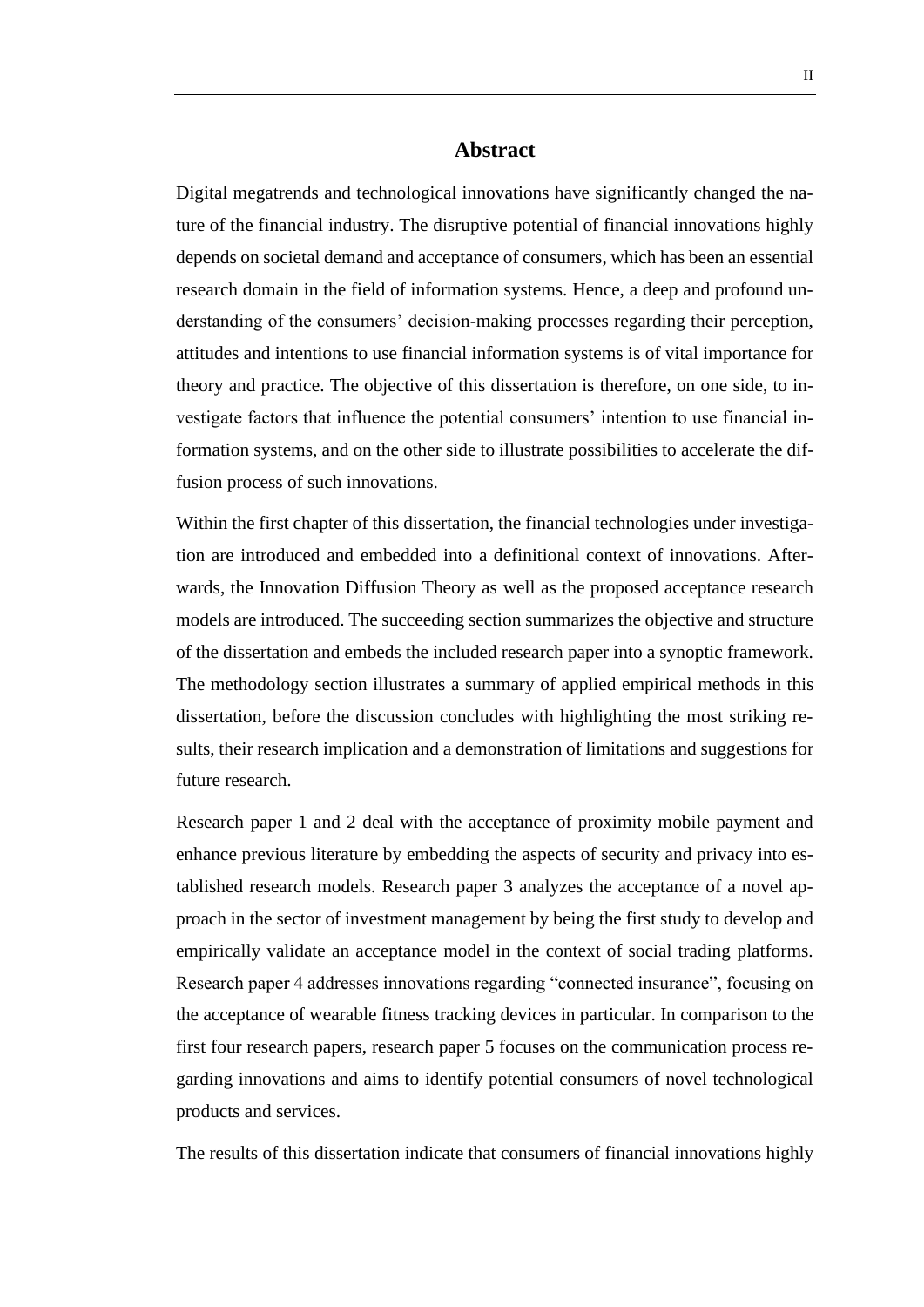value the aspects of security and privacy in their decision-making processes throughout all the financial innovations under investigation. Most strikingly, the impact of perceived security (research paper 1 and 3) as well as privacy concerns (research paper 4) illustrated a high influence on the consumer's intention to use financial innovations compared to effort-related costs, which have been the focus of established research models so far. Research paper 2 shows the importance of addressing privacy-related issues in marketing and identifies that innovative and technological-affine consumers demonstrate low privacy concerns. Herein, research paper 5 offers a novel approach of classifying technological early adopters and illustrates ways to reach potential technological early adopters online.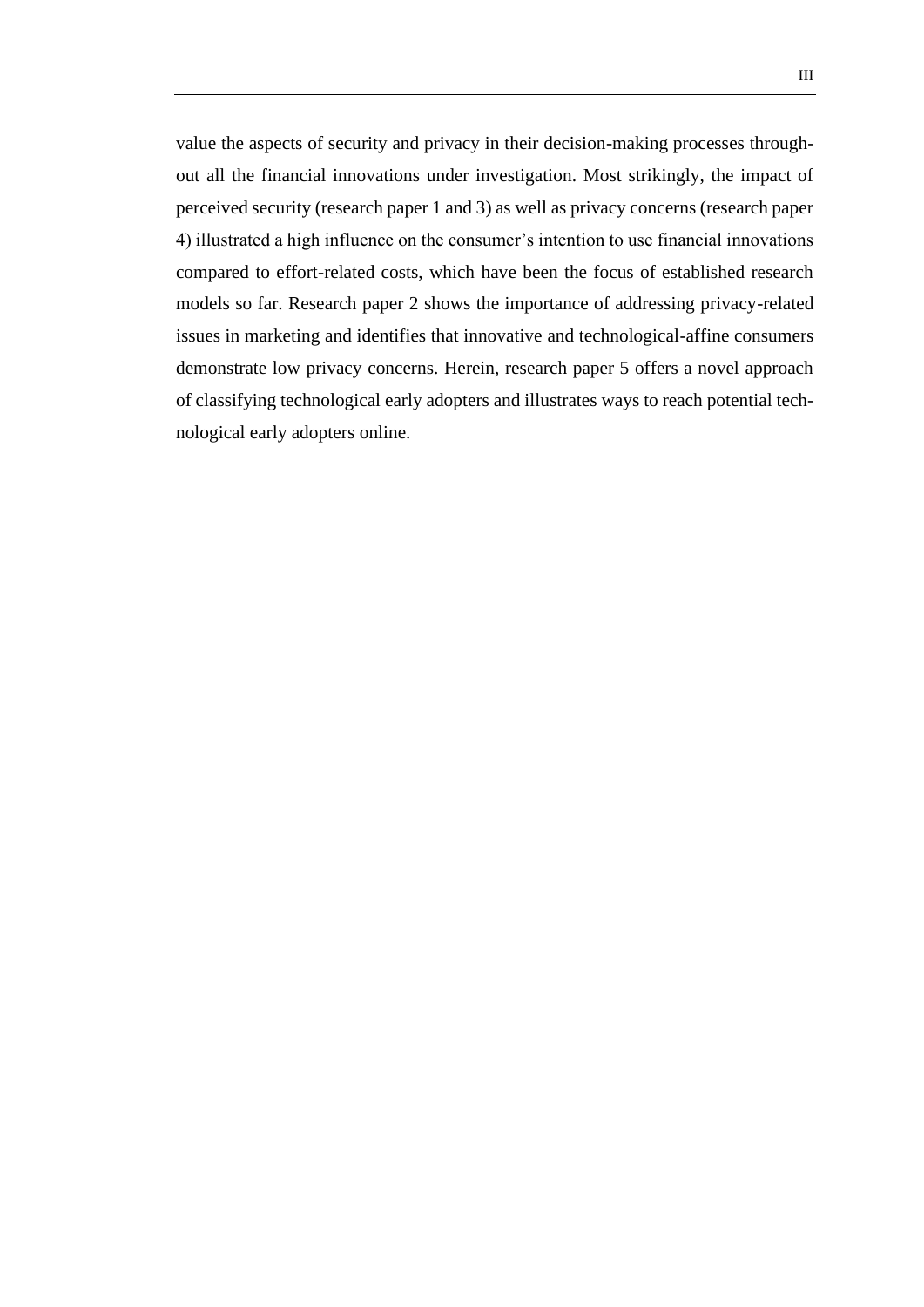# **Table of Contents**

| 1 |     |                                                                                                                                                                  |
|---|-----|------------------------------------------------------------------------------------------------------------------------------------------------------------------|
|   | 1.1 |                                                                                                                                                                  |
|   | 1.2 |                                                                                                                                                                  |
|   | 1.3 | Objectives and Structure of the Dissertation12                                                                                                                   |
|   | 1.4 |                                                                                                                                                                  |
|   | 1.5 | Conclusion, Limitations and Future Research 16                                                                                                                   |
|   | 1.6 |                                                                                                                                                                  |
| 2 |     |                                                                                                                                                                  |
|   | 2.1 |                                                                                                                                                                  |
|   | 2.2 | Research Paper 1: "A Generation Comparison of Mobile<br>Payment Acceptance Factors: An Empirical Investigation"30                                                |
|   | 2.3 | Research Paper 2: "How Privacy Affects the Acceptance of                                                                                                         |
|   | 2.4 | Research Paper 3: "Explaining the Acceptance of Social<br>Trading Platforms: An Empirical Investigation"32                                                       |
|   | 2.5 | Research Paper 4: "Integrating Privacy Concerns into the<br>Unified Theory of Acceptance and Use of Technology to<br>Explain the Adoption of Fitness Trackers"33 |
|   | 2.6 | Research Paper 5: "How to Reach Technological Early<br>Adopters? An Empirical Analysis of Early Adopters' Internet                                               |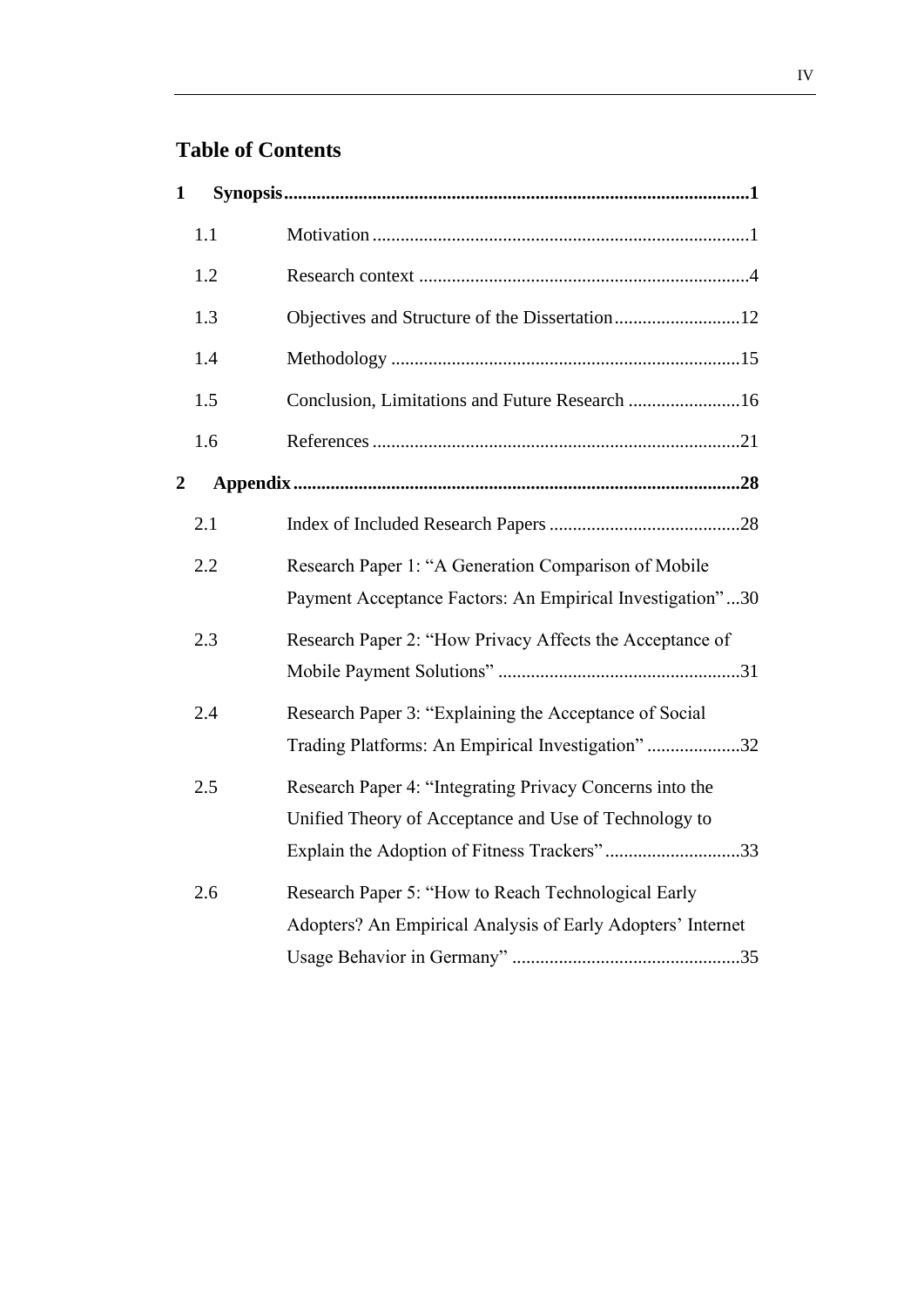# <span id="page-6-0"></span>**1 Synopsis**

#### <span id="page-6-1"></span>**1.1 Motivation**

Digital megatrends and technological innovations have led to fundamental changes within the financial industry. Financial technology (FinTech) companies have greatly challenged established financial institutions (Gomber, Koch, & Siering, 2017) such as banks, insurance companies and service providers (McWaters, 2015). A growing Internet-based economy, changing usage patterns of new digital services and devices among consumers as well as the loss of credibility in established financial intermediaries as a result of the financial crises in 2007 are proposed to be the key drivers of the structural change within the financial sector (e.g., Cruciani, 2017; Gomber et al., 2017). Furthermore, sophisticated technological capabilities enable information technology (IT) companies to respond to the quick and dynamic changes of financial markets (Gomber et al., 2017), herein posing a tangible threat to existing services. Gomber et al. (2018) conclude that three key forces are responsible for the massive changes within the financial ecosystem: technological innovations, process disruption and service transformation. In this context, the world economic forum provided a consolidated taxonomy of disruptive financial innovations with a high potential to challenge traditional institutions. The study identified six core functions of financial services, namely "payments", "market provisioning", "investment management", "insurance", "deposits and lending" and "capital raising", which will change dramatically due to the impact of digital technology (McWaters, 2015).

This impending paradigm shift in the global financial market significantly increases the importance of comprehensively understanding the decision-making and communication processes of consumers to meet their needs and address their concerns regarding new technologies. Previous research has illustrated that it is vital to consider technological innovations from a sociotechnical rather than a purely technical perspective (Rogers, 2003). Only if financial innovations gratify the societal demand, these products and services can lead to process disruption and transformation (Gomber et al., 2018).

Consequently, identifying the determining needs of the consumer is crucial for managers and marketers of financial institutions and FinTechs (Frank, Enkawa,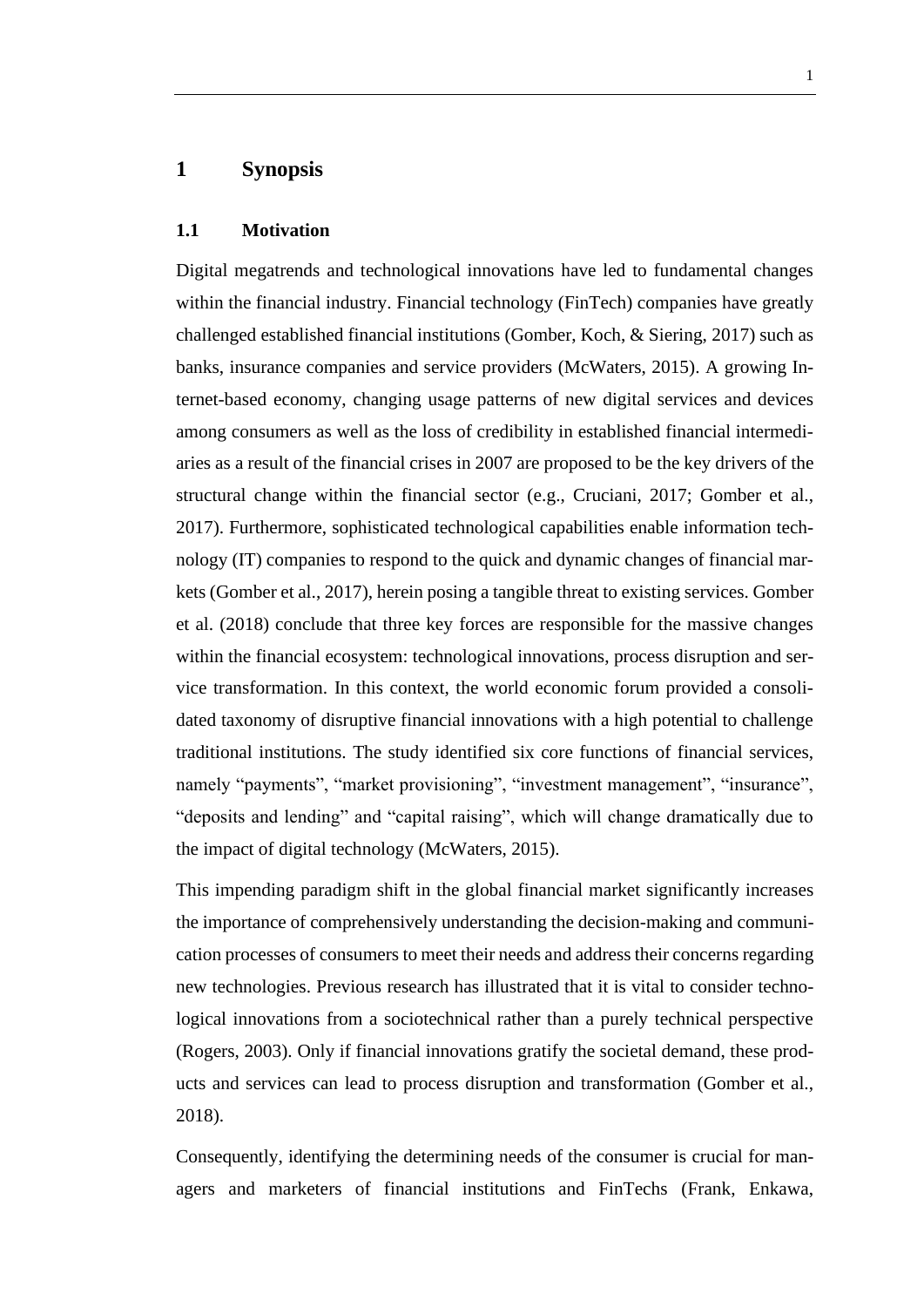Schvaneveldt, & Herbas Torrico, 2015; Gomber et al., 2018). An anchor of factors which determine the adoption of innovations is provided by Rogers' (1962; 2003) Innovation Diffusion Theory (IDT), indicating that the five variables "relative advantage", "ease of use", "compatibility", "observability" and "trialability" are essential characteristics of a successful diffusion process. Rogers' (1962) IDT has been adapted by information systems (IS) researchers (Moore & Benbasat, 1991) and used as theoretical foundation of various IS acceptance models, namely the Technology Acceptance Model (TAM) (Davis, 1989) and the Unified Theory of Acceptance and Use of Technology (UTAUT) (Venkatesh, Morris, Davis, & Davis, 2003). Therefore, the IDT provides a powerful basis to investigate acceptance factors of financial products and services and to provide a nomological structure to these research models. Considering the unique research context of financial innovations, an adjustment and reconsideration of established IS models is required (Chandra, Srivastava, & Theng, 2010; Lee, 2009).

Hence, one objective of this dissertation is to investigate the antecedents of consumers' intention to use financial innovations in the sectors of payment, investment management and insurance. In order to enhance the understanding of potential consumers' needs and concerns regarding financial innovations, established acceptance models have been reconsidered and adjusted according to the financial and data-related contexts of IS. In detail, research paper 1 and 2 investigate the acceptance of "mobile payment", research paper 3 examines the acceptance of "social trading" and research paper 4 deals with the acceptance of wearable "fitness tracking devices", which are proposed to significantly alter the calculation of insurance policies (McWaters, 2015).

These financial innovations have been selected as all of them require consumers to disclose highly sensitive personal and financial information (Phelps, Nowak, & Ferrell, 2000). Previous research demonstrates that the disclosure of personal information triggers privacy concerns, which is proposed to be one of the main barriers for potential consumers to use IS technology (Dinev, McConnell, & Smith, 2015; Smith, Dinev, & Xu, 2011). However, this essential barrier has not yet been considered appropriately in Rogers' (1962) theory and by established IS research models such as the TAM (Davis, 1989) or the UTAUT (Venkatesh et al., 2003). The original TAM has utilized the cost-benefit paradigm to provide a theoretical basis for the inclusion of perceived use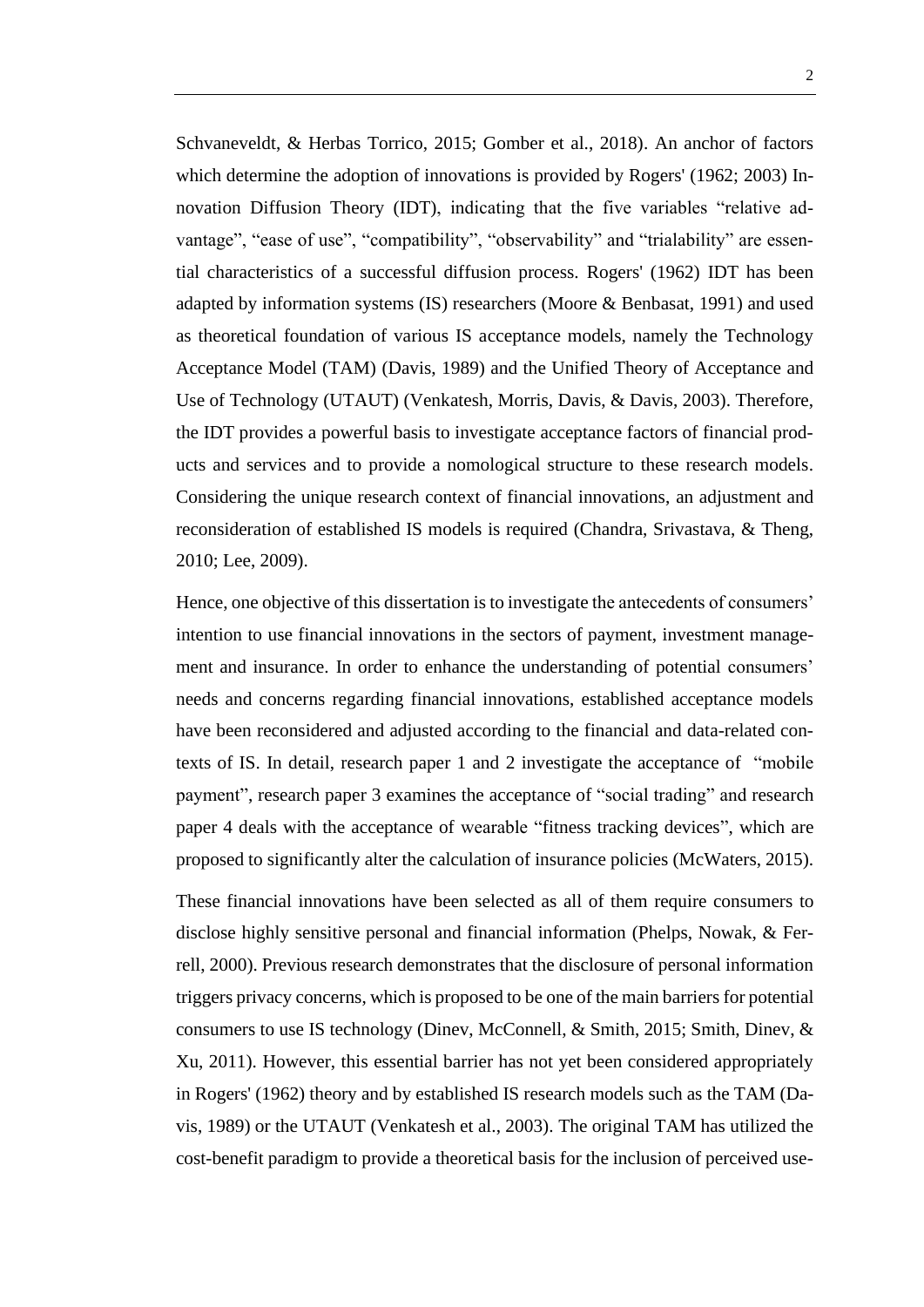fulness (benefits) and ease of use (effort costs). As particularly financial data are perceived to be more sensitive compared to other personal information (Sheehan  $\&$  Hoy, 2000), the usage of financial IS does not only include effort costs but also data-related costs such as privacy risks. Therefore, the aspects of "perceived security" (research paper 1 and 3) and "privacy concerns" (research paper 2 and 4) have been integrated into the TAM and the UTAUT to account for potential adoption barriers. This is consistent with the privacy calculus theory, indicating that individuals perform a risk-benefit analysis before disclosing personal information (Culnan & Armstrong, 1999; Dinev & Hart, 2006). Furthermore, this dissertation bridges IS acceptance research with a marketing perspective by integrating the gadget-loving concept of Bruner and Kumar (2007) (research paper 2) into a privacy-based acceptance model for mobile payment solutions.

In addition to the identification of relevant acceptance factors of potential consumers, the identification of potential early adopters of new technologies is crucial (Rogers, 1962). Research paper 5 deals with a novel classification approach of technological early adopters, herein accounting for the communication process postulated by Rogers (1962). Hence, the second contribution of this dissertation is to classify potential innovators and early adopters of technological products and services and analyze their Internet usage behavior in order to illustrate ways how to reach this crucial consumer group within the Internet. Therefore, research paper 5 also includes a marketing perspective and provides useful insights for marketers and practitioners on how to speed up the rate of diffusion of novel technologies.

From a theoretical lens, the research papers 1 to 4 deal with the decision-making process on the micro-level of the individual consumer. Herein, the "innovation-decision process" postulated by Rogers (1962) is used as a theoretical basis. In a first step, survey participants were informed about the financial innovation through a neutral description. Afterwards, pre-defined attributes of the financial innovation under consideration were evaluated by a potential consumer and formed into a research model based on theory. Thus, two research models for mobile payment (research paper 1 and 2), one research model for social trading (research paper 3) and one model to explain the acceptance of fitness tracking devices (research paper 4) are proposed and validated in this dissertation. The subsequent part (research paper 5) deals with the communication process of Rogers' (1962) theory on a macro-level. The paper shows a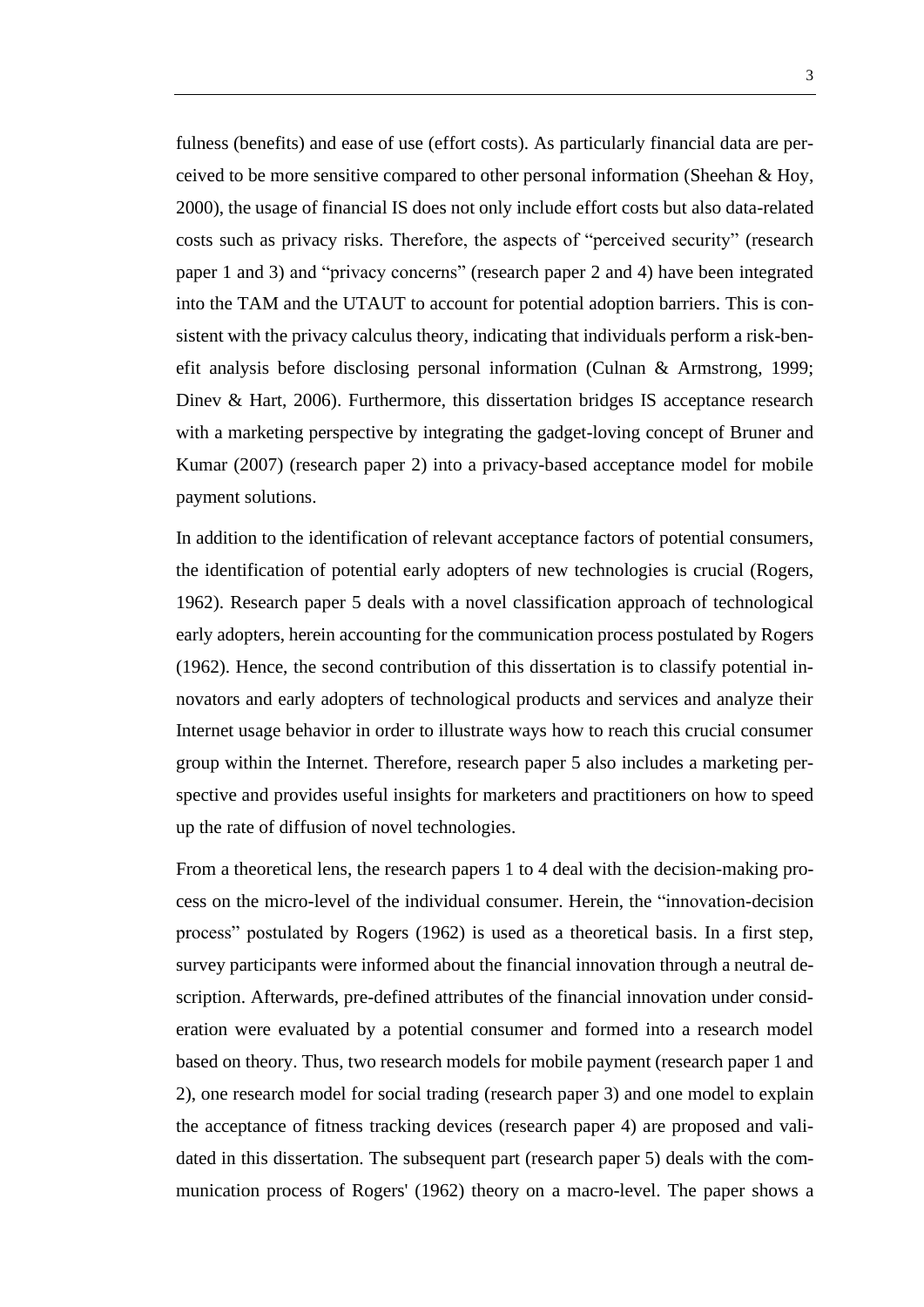novel classification approach to categorize technological innovators and early adopters and compares the Internet usage behavior of the classified early adopters with the Internet usage behavior of the majority of the German population (Rogers, 2003). Before applying the theory of Rogers (2003), a definition of the underlying concept of innovation as well as an overview of established acceptance research is essential and will be proposed is this chapter.

Consequently, the remainder of this synopsis is structured as follows: the subsequent section provides a definition of financial innovations and embeds the included research papers into a definitional context. Afterwards, the Innovation Diffusion Theory of Rogers (1962) is introduced as the theoretical foundation of this dissertation. The succeeding section highlights the objective and the structure of the dissertation as a whole and subsumes the research papers under the umbrella of Rogers' (1962) Innovation Diffusion Theory. The methodology gives an overview of the statistical methods used in this dissertation before the synopsis concludes with the research findings, an illustration of theoretical and practical implications and the limitations of this dissertation. The following chapter present the abstracts of the included research papers, which built the basis of this dissertation. Research papers 1 and 2 deal with the development of appropriate research models in the context of mobile payment. Research paper 3 endeavors to be the first to validate a research model for the unique context of social trading platforms. Research paper 4 deals with the acceptance of fitness tracking devices as an innovative technology to sector of connected insurance. Research paper 5 presents a novel classification of potential technological innovators and early adopters and illustrates differences in their Internet usage behavior compared to the majority of the German population. Therefore, the fifth manuscript is not limited to financial technology and can be applied for technological innovations in a more general context.

### <span id="page-9-0"></span>**1.2 Research context**

According to the broad and pioneering definition of Schumpeter (1934: 66), the innovation process can be defined as "carrying out new combinations" such as "(1) The introduction of a new good", "(2) The introduction of a new method of production", "(3) The opening of a new market", "The conquest of a new source of supply of raw materials or half-manufactured goods" and "(5) The carrying out of the new organiza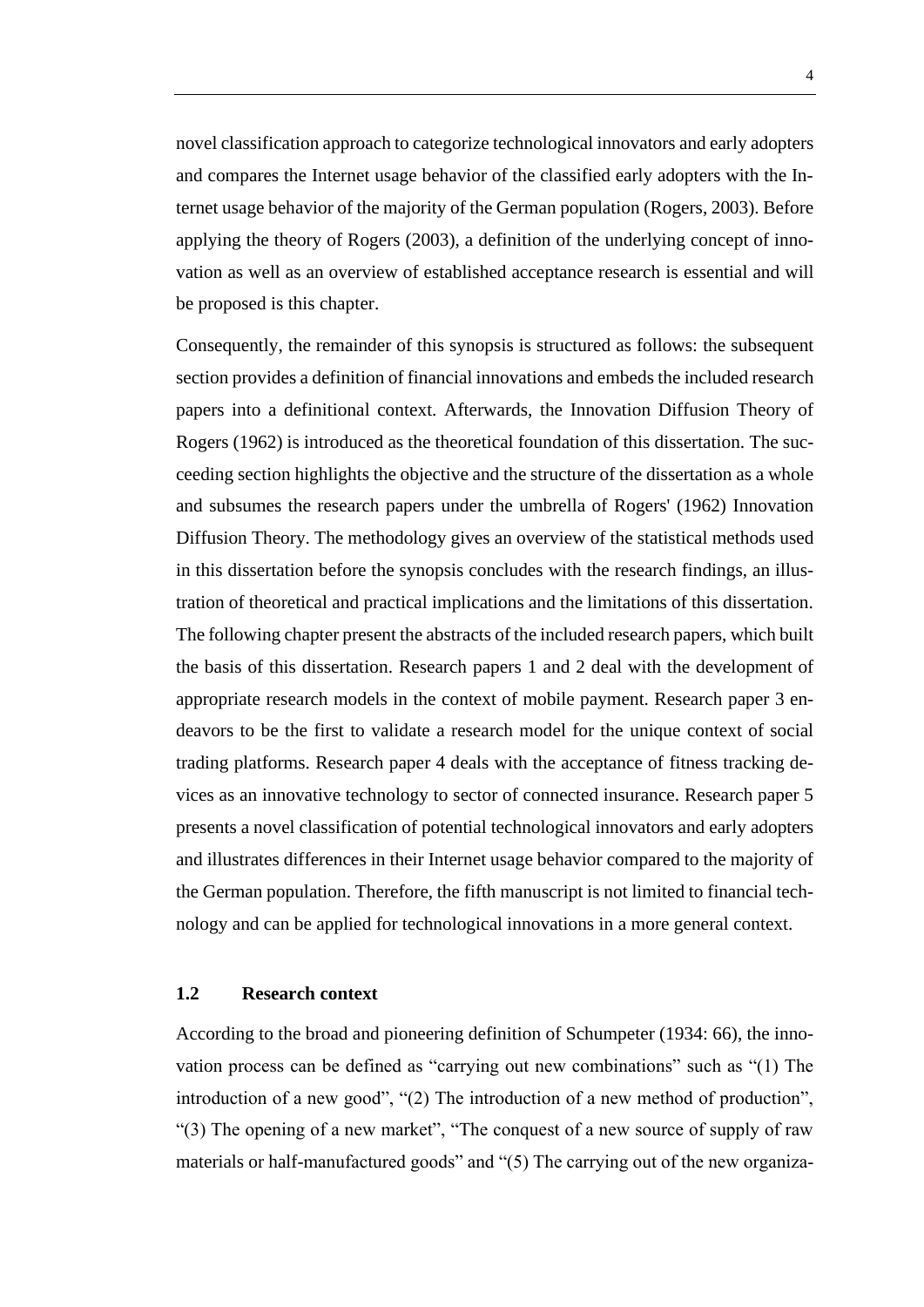tions of any industry". Schumpeter (1934: 88) postulated that innovations must be carried out into practice, herein distinguishing innovations from inventions, which "are not carried out into practice". Accordingly, innovations can be defined as results of new combinations of existing knowledge and resources, which are economically more viable than existing solutions (Schumpeter, 1934). However, innovation theory has merely emerged on the basis of technological innovations in manufacturing activities rather than service activities, resulting in a diminution of the original scope of Schumpeter's classification (Drejer, 2004; Gallouj & Weinstein, 1997). Consequently, researchers have questioned the application of Schumpeter's (1934) definition for innovative services. Against this background, Coombs and Miles (2000) identified three different approaches of dealing with the different concepts underlying innovations in manufacturing and services: an assimilation approach, a demarcation approach and a synthesis approach. The first approach of Coombs and Miles (2000) treats service and manufacturing innovations as equal. The demarcation approach calls this similarity into question and presents both forms of innovations to be distinctively different, whereas the synthesis approach endeavors to highlight the relevance of both, serviceand manufacturing-related features and elements, to define an innovation (Drejer, 2004). The latter seems to be most feasible from the perspective of IS, as Barras (1990: 216) emphasizes the universal applicability of IS technology, which "is impacting upon all branches of economic activity, whether located in what are traditionally identified as manufacturing or service industries".

Particularly for financial services, the original distinction between manufactured goods and services is blurring, as new services emerge to support or substitute traditional goods and vice versa (Barras, 1990). To provide an example, the traditional good of cash is likely to be substituted by the emergence of cashless payment services, such as online or mobile payment. Other services such as personalized insurance policies can only be offered if insured individuals support the disclosure of their personal data by using for instance self-tracking devices such as fitness tracking devices.

Therefore, it is a necessary approach to apply and adjust the original definition of Schumpeter (1934) for financial services. According to the work of Schumpeter (1934), an innovation should be economically viable, which means that an innovation has to be carried out into practice and provide an economic value to several stakeholders (Drejer, 2004). The economic value for more than just a specific customer group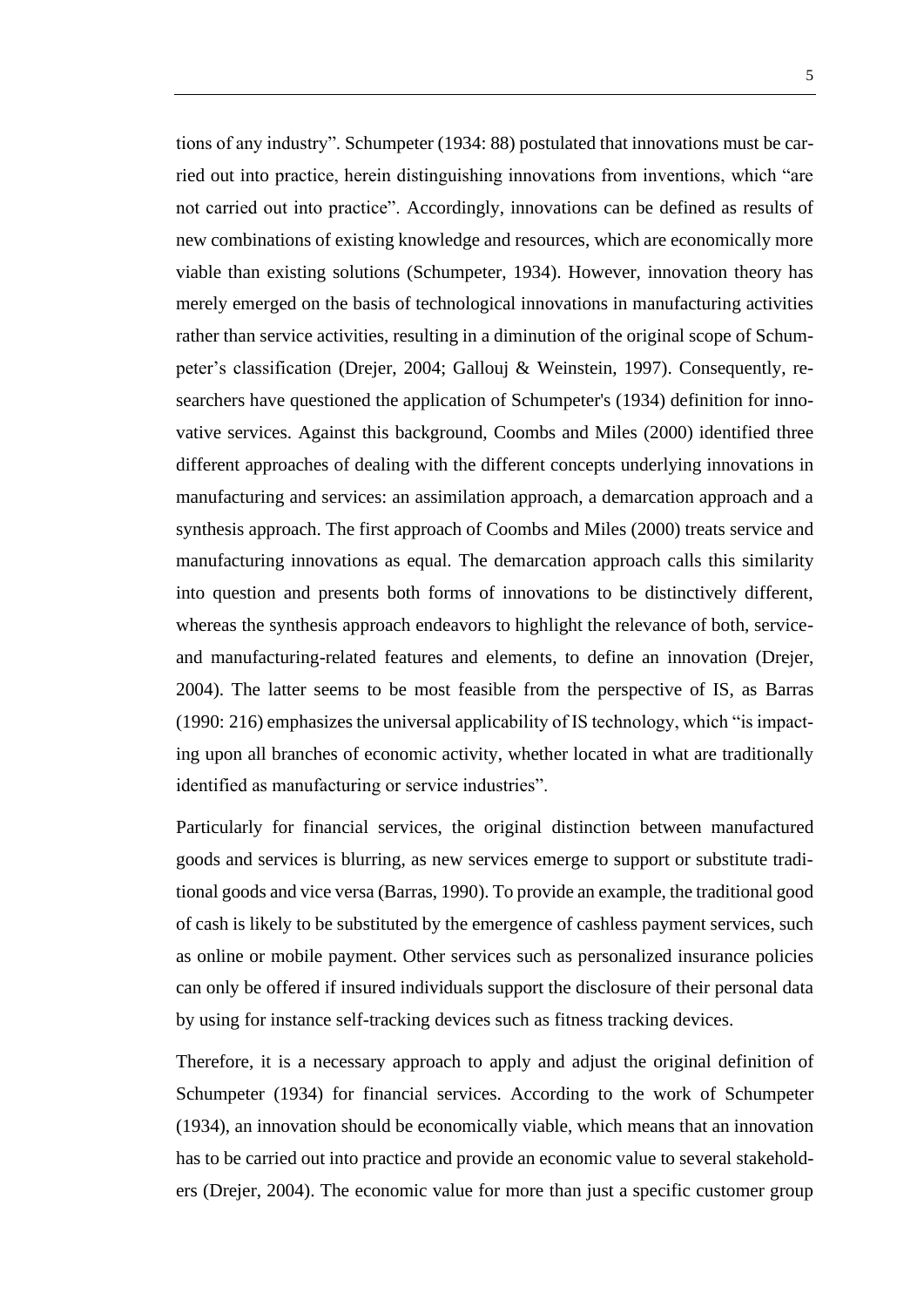is vital, as the application of Schumpeter's (1934) definition for services would be imprecise, as many services are performed by a particular customer group and imply a certain level of uniqueness (Drejer, 2004).

Schumpeter (1934) categorized five types of innovations, namely, product innovations, process innovations, market innovations, input innovations and organizational innovations. Product innovations refer to new products or products with an enhanced quality. A process innovation is an introduction and implementation of a significantly improved production method. Market innovations are characterized by the opening of a new target market. Input innovations are categorized though the conquest of a new source of supply, a novel raw material or an intermediate input and organizational innovations carry out a new organization of industry (Drejer, 2004; Schumpeter, 1934). These types of innovations are not necessarily connected with each other.

In accordance with Schumpeter (1934), financial innovations in the context of IS can be defined as a new creation and popularization of financial products and services, processes, markets, technologies and institutions. Similar definitions are established within the financial research, albeit lacking a closer approach to consider the five innovation types proposed by Schumpeter (1934) (e.g., Lerner & Tufano, 2011; Tufano, 2007). With this categorization, we are now able to embed the three financial services and products "mobile payment", "social trading" and "fitness tracking devices", on which this dissertation is focusing, accordingly into the financial innovation context.

The first technology, proximity mobile payment, is a subcategory of mobile payment which provides users with the ability to initiate, authorize, and complete a financial transaction through the use of a mobile device (Chandra et al., 2010) and by using the physical infrastructure in trade, such as Near-Field Communication (NFC) technology (Slade, Williams, Dwivedi, & Piercy, 2015). Consequently, proximity mobile payment is a novel combination of existing technologies, which is economically more viable than existing solutions, as the payment process is more convenient to the consumer and reduces costs. Additionally, these services facilitate the payment process and can be categorized as process innovations according to Schumpeter's (1934) definition for services.

As a second financial innovation, this dissertation investigates the acceptance of social trading platforms. These platforms facilitate connections within a community of in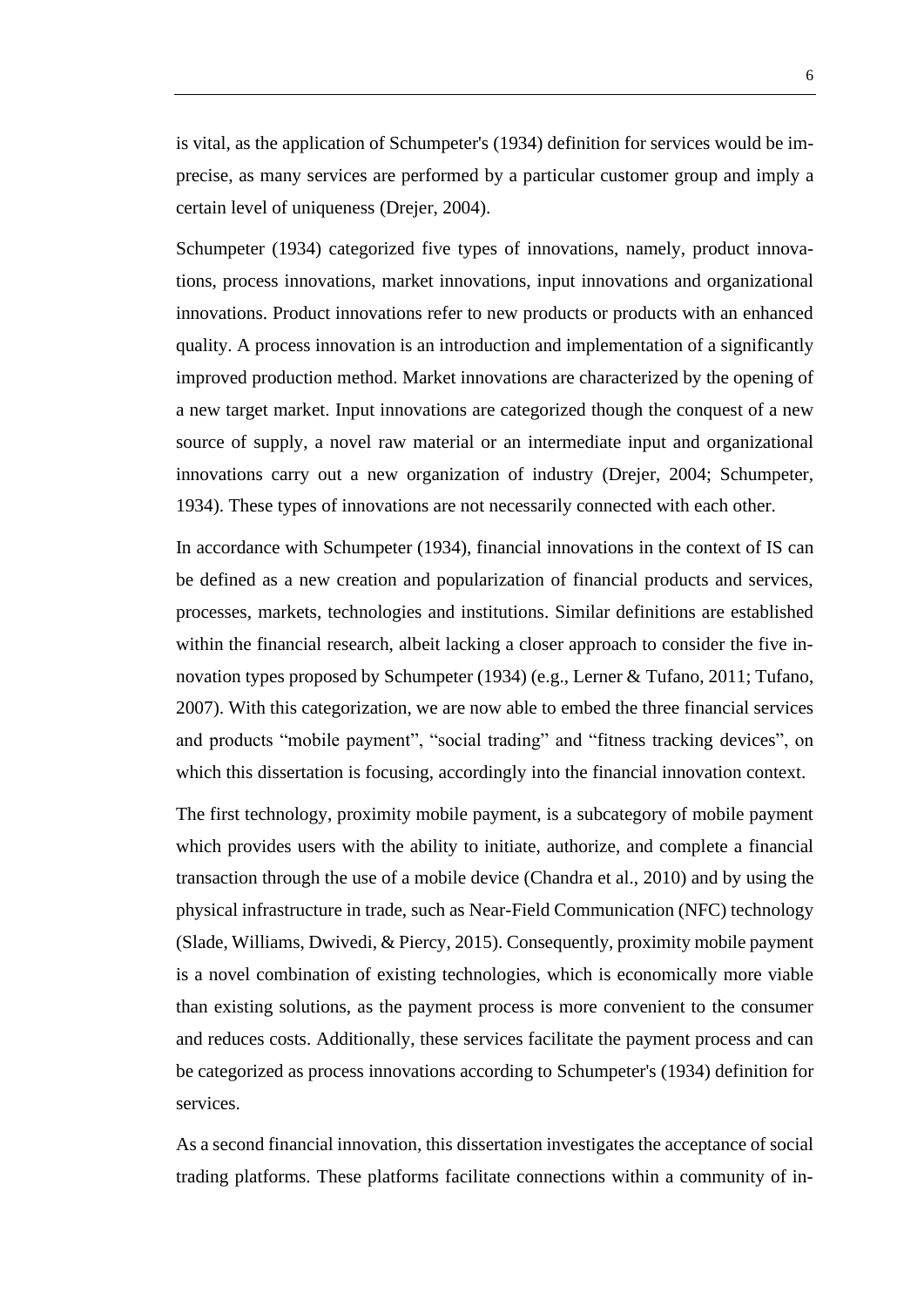vestors, in which users can fully observe and automatically, simultaneously and unconditionally replicate investment strategies (copy trading) of other users based on relatively low costs (Pelster, 2017; Wohlgemuth, Berger, & Wenzel, 2016). Therefore, social trading platforms can be categorized as product innovations due to the novelty of the copy trading function. Additionally, the transparency of social trading platforms provides an opportunity for both, experienced and unexperienced investors to gain an easy and convenient access to security trading, which results in an attraction of new consumers and opens a new target market. Consequently, social trading platforms can also be categorized as market innovations according to Schumpeter (1934).

The third product, fitness tracking devices, are self-tracking wearables, which can be worn on the body, interact with multi-sensor platforms on the Internet of Things (Swan, 2012) and collect data about daily activities, exercises and vital body data (Gimpel, Nißen, & Görlitz, 2013). Fitness tracking devices can be classified as product innovations, as existing tracking technology is combined with a wearable device to provide users with useful personalized information regarding their fitness level and physical health. Additionally, the analysis of the collected data will enable insurance companies to highly personalize services, proactively manage clients' risks and consequently reduce service costs (McWaters, 2015). Therefore, fitness tracking devices can also be classified as process innovations in accordance with the definition of Schumpeter (1934).

In summary, the above-mentioned technological products and services can be classified as innovations according to the definition of Schumpeter (1934). In the context of innovations, Rogers (2003) suggests a consumer-based approach and claims, that the answer to whether a technology should be categorized as an innovation ought to be provided by potential adopters who actually do the perceiving. Consequently, a successful diffusion is a matter of the subjective perception of potential adopters rather than objective values or technological advantages (Rogers, 2003). Following Rogers' (2003) approach, this dissertation endeavors to investigate financial innovations from the perspective of potential users and analyzes, which factors thrive and dampen the adoption of such innovations.

Regarding the identification of relevant acceptance factors and barriers, the theory of Rogers (1962) has laid the foundation for behavioral change models across sociological research (Valente & Rogers, 1995). The object of Rogers' (1962) research is the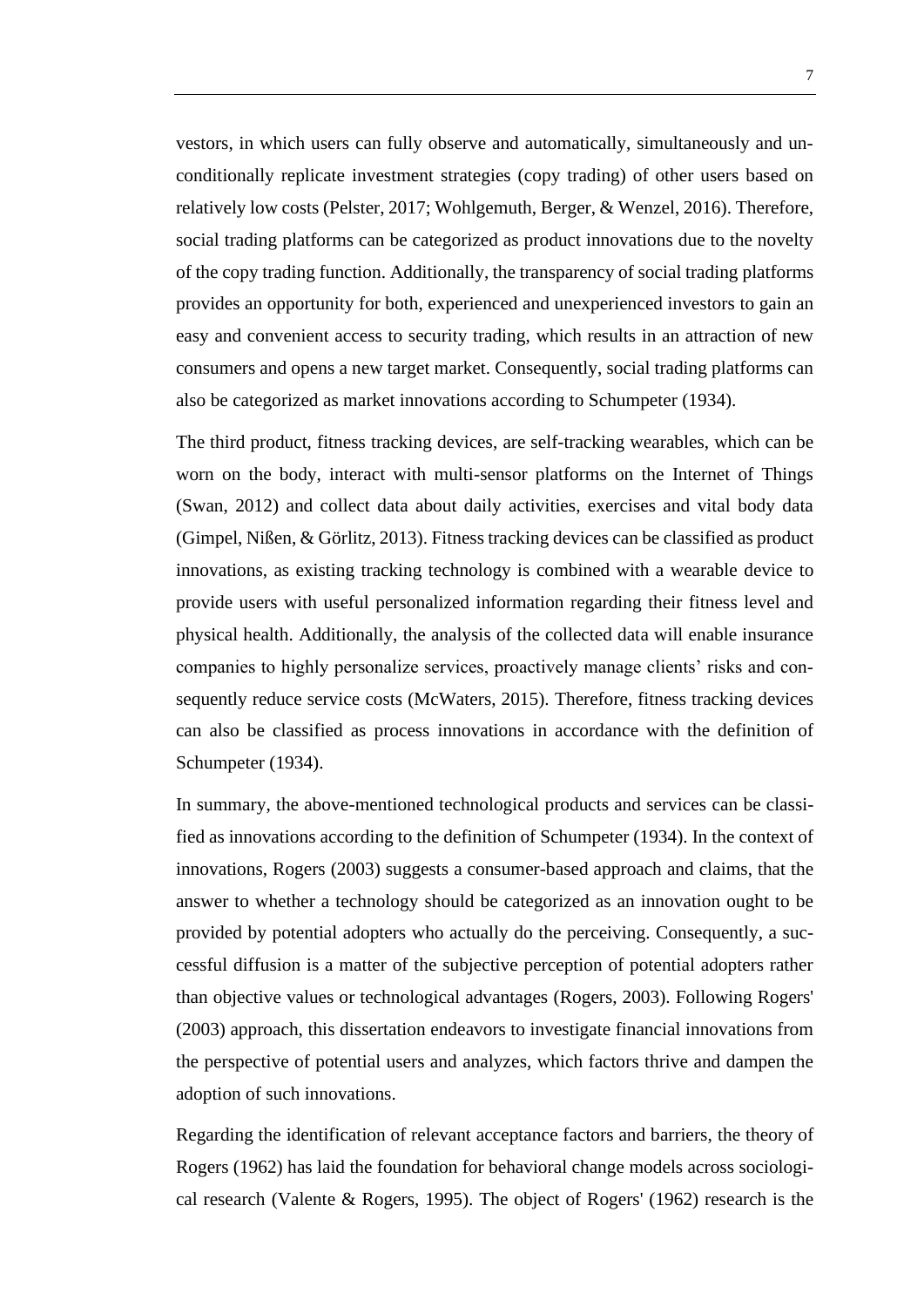investigation of the adoption process of innovations, particularly with regard to those factors that influence this process. Herein, the fifth version of the diffusion of innovation proposed by Rogers (2003) included five perceived attributes of innovations and additionally provided a classification of different adopter types (Rogers, 2003), to which a plethora of authors referred to in various financial research contexts (Laukkanen & Pasanen, 2008). Rogers (2003) emphasized that the diffusion of innovations significantly depends on the consumers' perceptions of five main attributes. The first characteristic "relative advantage" is described as "the degree to which an innovation is perceived as better than the idea it supersedes" (Rogers, 2003: 15). The second construct "compatibility" is "the degree to which an innovation is perceived as being consistent with the existing values, past experiences, and needs of potential adopters" (Rogers, 2003: 15). Herein, one can identify the strong focus on the potential consumer's individual perception. "Complexity" as the third characteristic is defined as "the degree to which an innovation is perceived as difficult to understand and use" (Rogers, 2003: 16) and is one of the main reasons for the hesitant acceptance of innovations. Additionally, Rogers (2003: 16) proposed the construct "trialability", which he described as "the degree to which an innovation may be experimented with on a limited basis", referring to the consumer's need to try new innovation on a partial basis. Fifth, "observability" has been introduced as "the degree to which the results of an innovation are visible to others" (Rogers, 2003: 16). Rogers (2003) identified these characteristics as crucial factors to explain different rates of diffusion, which is defined as "the process in which an innovation is communicated through certain channels over time among the members of a social system" (Rogers, 2003: 5). Moore and Benbasat (1991) used the approach of Rogers (1962) to refine a set of variables to investigate the acceptance of technology. Various IS researchers found support for the predictive power and the validity of the proposed innovation characteristics (e.g., Agarwal & Prasad, 1997, 1998; Karahanna, Straub, & Chervany, 1999). Furthermore, the theory of Rogers (1962) provided a theoretical basis for technology acceptance research in the field of IS (Davis, 1989; Venkatesh et al., 2003).

The most prominent acceptance models are the Theory of Reasoned Action (Fishbein & Ajzen, 1975), the Social Cognitive Theory (Bandura, 1986), the Technology Acceptance Model (TAM) (Davis, 1989), the Theory of Planned Behavior (TPB) (Ajzen,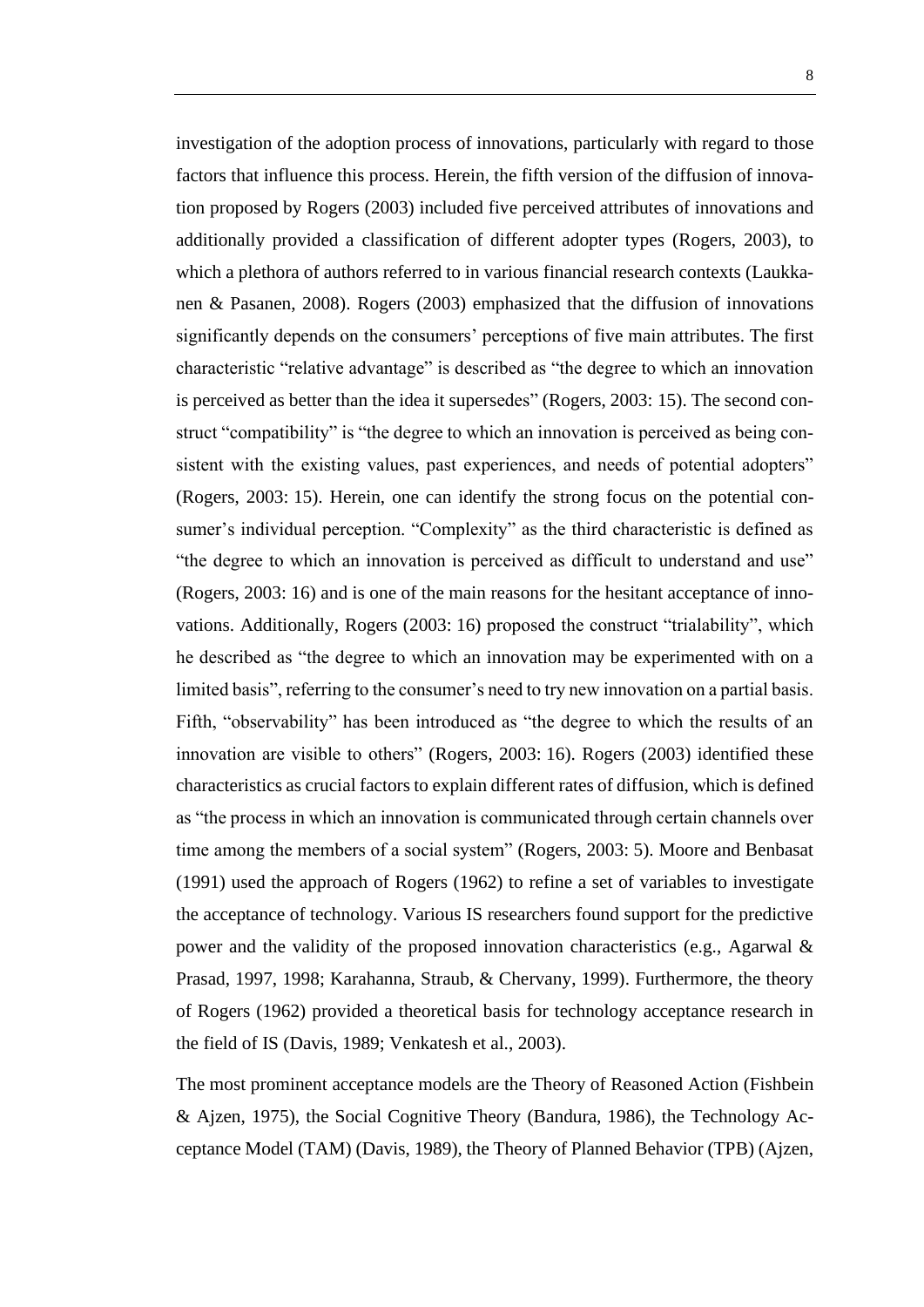1991), the Model of PC Utilization (Thompson, Higgins, & Howell, 1994), the Motivational Model (Davis, Bagozzi, & Warshaw, 1989) and the Combined TAM and TPB Research Model (Taylor & Todd, 1995). The Unified Theory of Acceptance and Use of Technology (UTAUT) proposed by Venkatesh et al. (2003) combined the IDT of Rogers (2003) with the seven models mentioned above into a unified framework to investigate the acceptance of technology. As the TAM and the UTAUT are used as the theoretical basis by numerous investigations regarding financial technologies (e.g., Baptista & Oliveira, 2015; Lee, 2009; Mallat, 2007), these models are explained in the following part.

The TAM suggested by Davis (1989) based on the Theory of Reasoned Action and was originally tailored to predict the acceptance and usage of computer technology in organizational settings. The model theorizes that the effects of external variables such as system characteristics and development processes on the intention to use are mediated by the two variables "perceived ease of use" and "perceived usefulness" (Davis, 1989; Venkatesh & Davis, 2000). Davis (1989: 320) defined perceived usefulness as "the degree, to which a person believes that using a particular system would enhance his or her job performance". Perceived ease of use is described as "the degree, to which a person believes that using a particular system would be free of effort" and is suggested to have a positive influence on perceived usefulness (Davis, 1989: 320). Both factors relate to the individual's attitude towards using a technological system. Furthermore, they affect the behavioral intention, which then impacts the actual use (Davis, 1989). The perceived usefulness construct of TAM can be compared to the relative advantage construct of IDT and the perceived ease of use variable is comparable to the complexity characteristic of IDT.

As mentioned above, the UTAUT (Venkatesh et al., 2003) combined the TAM (Davis 1989), the IDT (Rogers, 1962) and six other established acceptance models of IS and sociological research in order to provide a unified theory to investigate the acceptance of IS technology. From the combination of eight theories, the UTAUT emerged and proposed four main constructs, namely "performance expectancy", "effort expectancy", "social influence" and "facilitating conditions" to predict the behavioral intention to use a certain technology (Venkatesh et al., 2003). Herein, performance expectancy was defined as "the degree to which an individual believes that using the system will help him or her to attain gains in job performance" (Venkatesh et al., 2003: 447).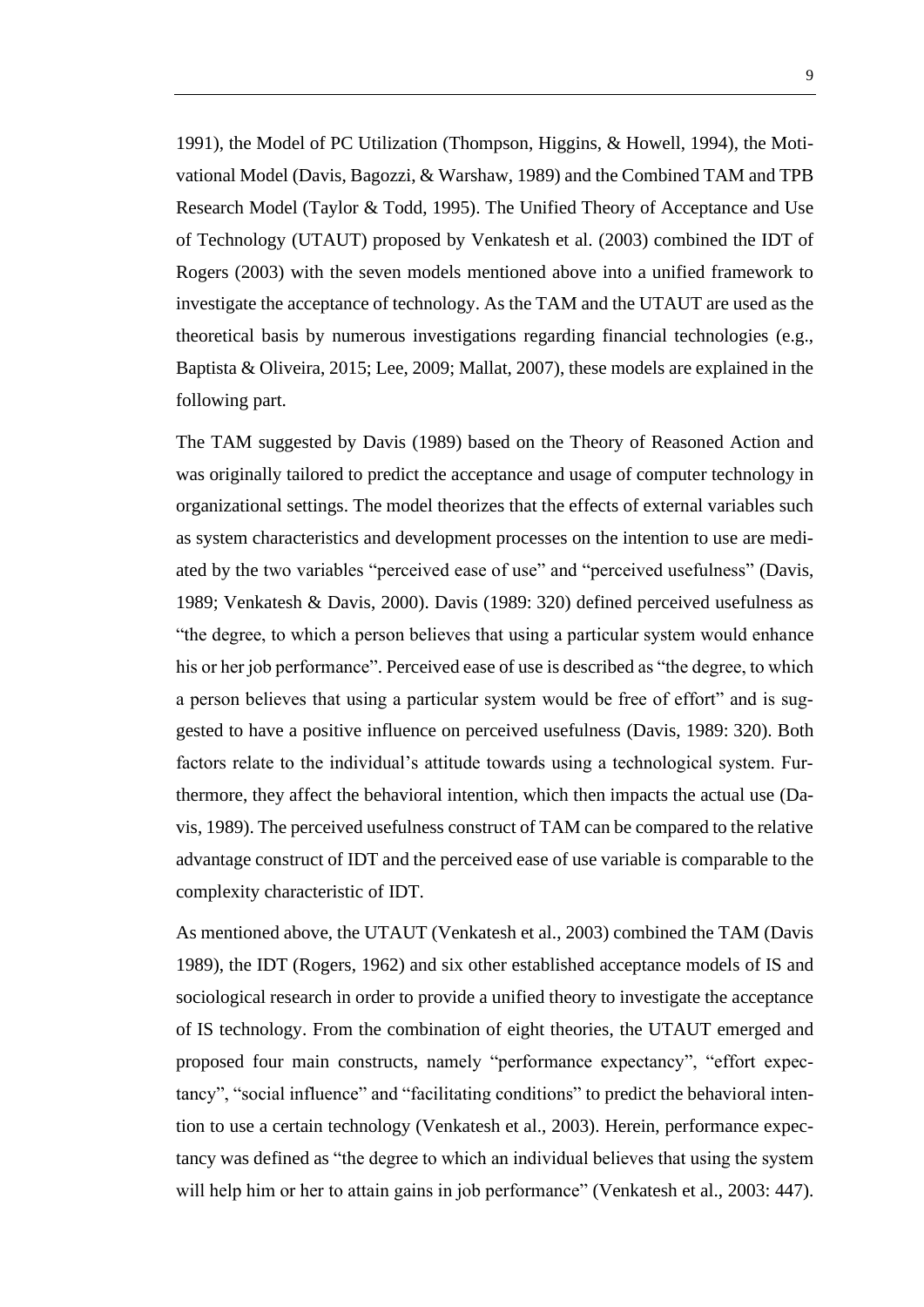Effort expectancy referred to the "degree of ease associated with the use of the system" (Venkatesh et al., 2003: 450). The variable social influence was described as "the degree to which an individual perceives that important others believe he or she should use the new system" (Venkatesh et al., 2003: 451). The fourth construct, facilitating conditions reflects "the degree to which an individual believes that an organizational or technical infrastructure exists to support use of the system" (Venkatesh et al., 2003: 453). The UTAUT with its four predictors was confirmed to outperform each of the eight original models by explaining nearly 70 percent of the variance of intention to use IS (Venkatesh et al. 2003). Furthermore, age, gender, experience and voluntariness of use were identified as crucial moderators (Venkatesh et al., 2003).

Research identified these models to provide a powerful basis to predict behavioral intentions to use new financial technologies such as mobile payment (MP) (e.g., Mallat, 2007; Schierz, Schilke, & Wirtz, 2010), mobile stock trading (e.g., Tai & Ku, 2013) or wearable technology (e.g., Gao, Li, & Luo, 2015; Wu, Wu, & Chang, 2016). However, the specific characteristics of financial innovations require an adjustment of the general IS models' basic structure and a reconsideration of their relationships, which is consistent with the approach of other researchers in the financial domain (e.g., Baptista & Oliveira, 2015; Tai & Ku, 2013; Zhou, Lu, & Wang, 2010).

Although the TAM and the UTAUT provide valuable frameworks to investigate technology acceptance of IS innovations, the models have been criticized for being too parsimonious (Taylor & Todd, 1995; Venkatesh, Thong, & Xu, 2012). Alvesson and Kärreman (2007) note that new contexts can lead to significant changes in established theories, such as changes regarding the magnitude and salience of originally theorized relationships. Therefore, Venkatesh, Thong and Xu (2016) call for a contextual integration of UTAUT and emphasize the importance of showing how the model works differently in new contexts.

With the increasing integration of IS technology into everyday activities (Yoo, 2010) such as payment systems and self-tracking sports devices, IS users constantly disclose highly valuable personal information (Phelps et al., 2000). Consequently, it is vital to consider the data-related context of financial IS. Accordingly, an integration of privacy-related antecedents into established acceptance models is necessary. Privacy research indicates that privacy concerns of IS users have changed dramatically and pri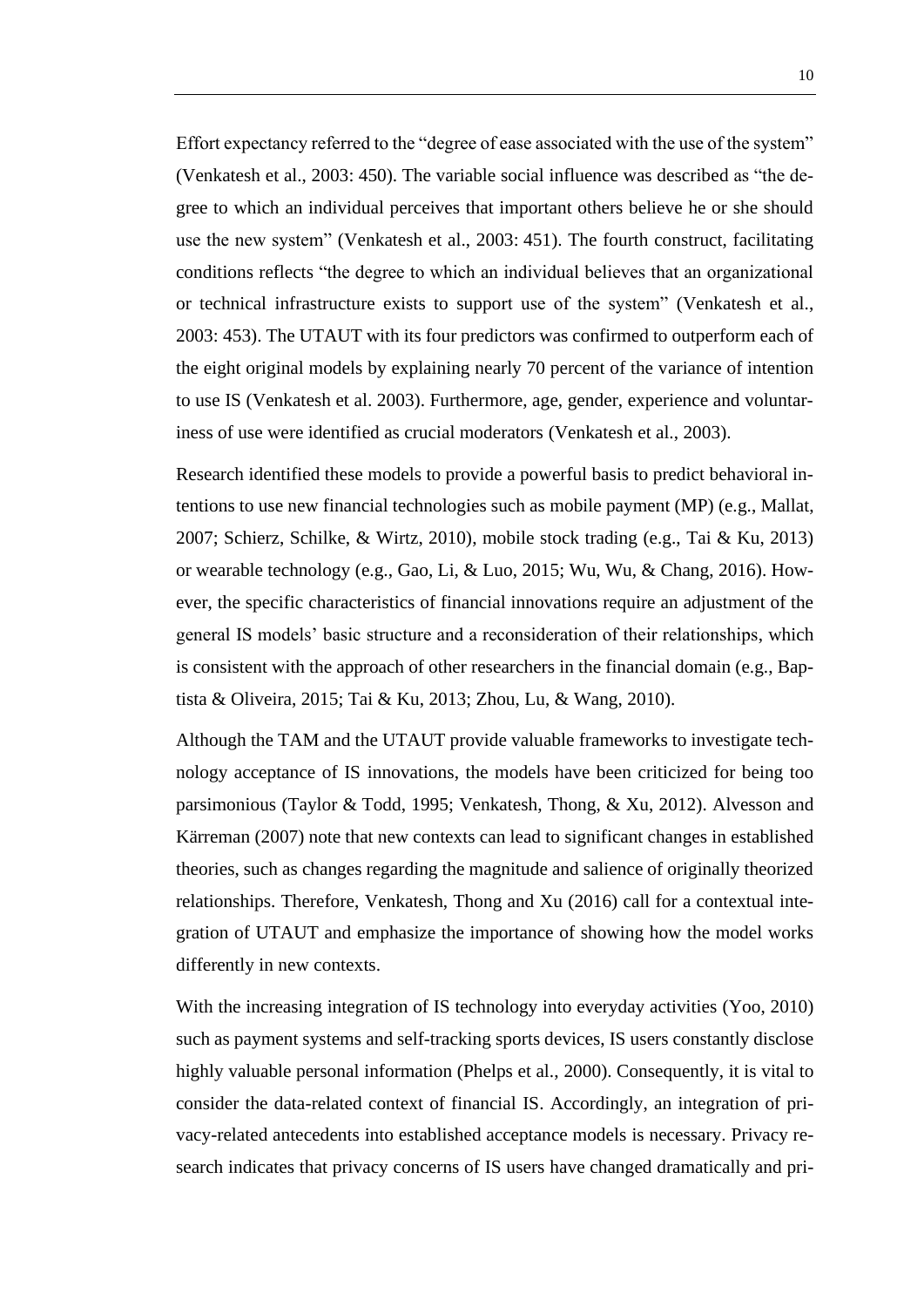vacy became a crucial antecedent of privacy-related behavior (Dinev et al., 2015; Kokolakis, 2017; Smith et al., 2011). It has also been shown that individuals are concerned about their privacy and cautious regarding the collection and use of personal information (Dinev et al., 2015; Grossklags & Acquisti, 2007), especially with regard to financial and health information (Lancelot Miltgen, Popovič, & Oliveira, 2013; Phelps et al., 2000). However, in contrast to most economic exchanges, individuals are usually not able to estimate the amount and economic value of privacy and personal data they disclose and pay with (Grossklags & Acquisti, 2007; Spiekermann, Acquisti, Böhme, & Hui, 2015). This begs the question if consumers are aware and concerned about the sensitive data they disclose when using financial IS such as mobile payment, social trading or fitness tracking devices.

In accordance with the neoclassical perspective, users are proposed to undertake an anticipatory, rational weighing of risks and benefits which comprise a set of elements in a calculus (Culnan & Armstrong, 1999; Dinev & Hart, 2006). In the context of privacy, this cost-benefit analysis is described as the "privacy calculus" (Culnan & Armstrong, 1999; Dinev & Hart, 2006). Transferring the privacy calculus to acceptance research, users weigh the risks of disclosing personal data against the economic or social benefits of innovation and decide to adopt or reject an innovation based on their personal calculus. Consequently, the consumers' perception of security (research paper 1 and 3) and privacy concerns (research paper 4) have been introduced as vital antecedents of the intention to use financial innovations and embedded into the nomological structure of the TAM and the UTAUT. Herein, the previously validated variables of the TAM and the UTAUT serve as complementing beneficial variables (e.g., perceived usefulness, performance expectancy) and additional costs of effort (e.g., ease of use, effort expectancy). Instead of the TAM or the UTAUT, research paper 2 based on the "Antecedent -Privacy Concerns - Outcomes" (APCO) Model (Dinev et al., 2015; Smith et al., 2011), viewing privacy concerns as a dependent and independent variable of the proposed research model.

The adjustment of established IS models gains in importance considering Yoo's (2010: 215) perspective of experiential computing, addressing "digitally mediated embodied experiences in every activities through every artifacts with embedded computing capabilities", such as paying with a smartphone at the point of sale. Yoo (2010) argues that the new generation of IS users, the "Digital Natives" (Prensky, 2001) will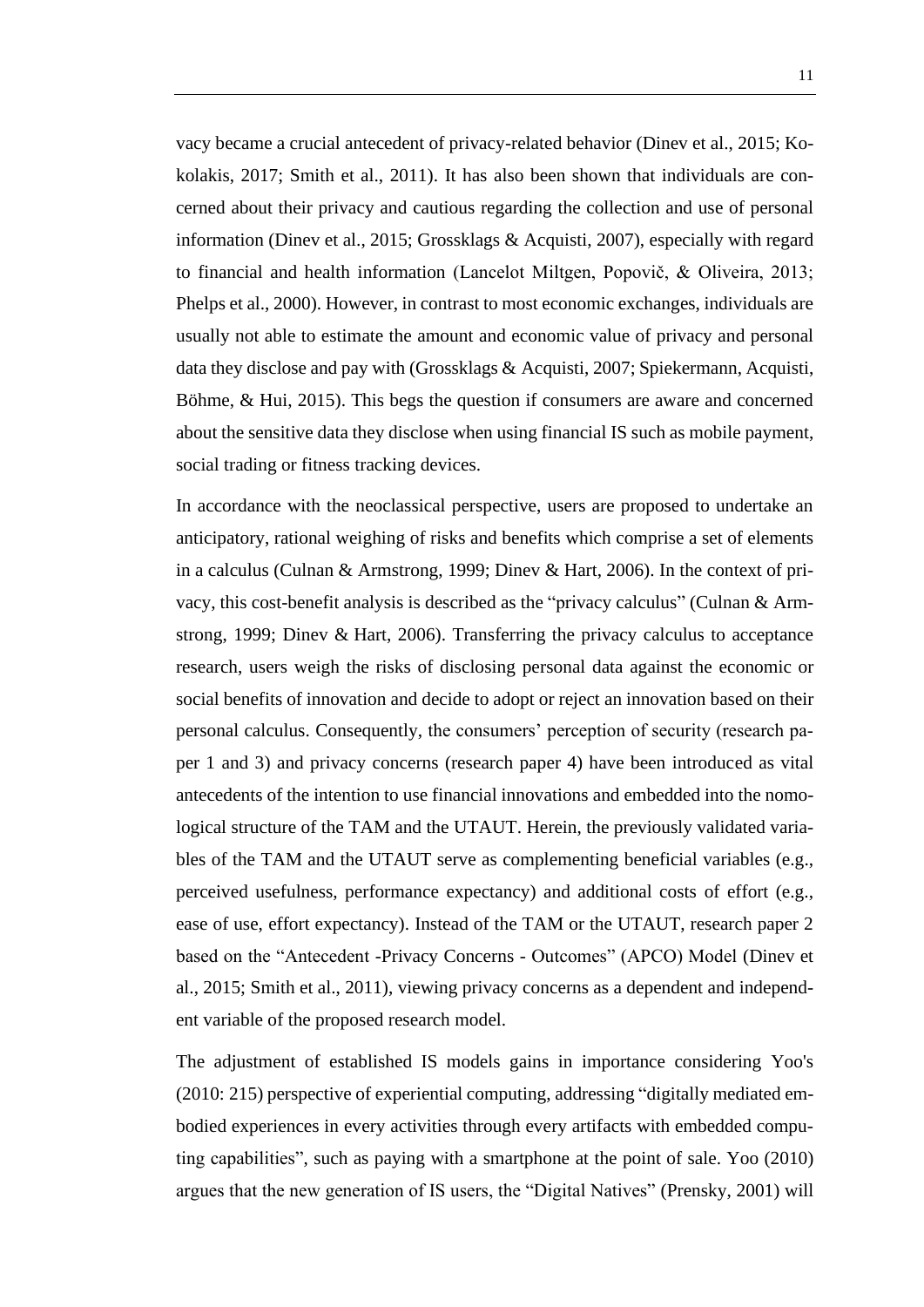use computing technology in a much broader context, such as in the context of mobile payment (research paper 1). Particularly the Digital Natives have spent their entire lives surrounded by IS technology, leading to significant changes in the perception of IS (Yoo, 2010). Yoo (2010) suggests that important issues of the past, such as user training with IS will become irrelevant for the generation of Digital Natives, indicating that effort costs will play a minor role in the decision-making process of technology adoption.

As a second objective, this dissertation based on the communication process postulated by Rogers (1962) and particularly on his classification of different adopter categories, namely (1) innovators, (2) early adopters, (3) early majority, (4) late majority and (5) laggards. Rogers (1962) applied the mean time of adoption of an innovation and the standard deviation to distinguish between different adopter groups. Accordingly, innovators adopt a new technology two standard deviations before the mean time of the entire adopters and represent the first 2.5 percent, followed by early adopters, who make up the next 13.5 percent (McDonald & Alpert, 2007). As the time-dependency and one-dimensionality of Rogers' (1962) definition has been doubted (e.g., Midgley & Dowling, 1978) and even called a purely statistical artefact (McDonald & Alpert, 2007), research paper 5 proposes a new classification approach of technological innovators and early adopters based on personal traits. Consequently, technological early adopters are characterized by a high level of technological innovativeness (Bruner, Kumar, & Heppner, 2007), independent decision making (Midgley & Dowling, 1978) and opinion leadership (Goldsmith & Witt, 2003). This adjustment of Rogers (1962) classification, based on personal characteristics, provides more predictive power and offers new insights into what is behind the action of adoption (McDonald & Alpert, 2007). Therefore, research paper 5 represents an essential contribution to research on the diffusion of technological innovations.

#### <span id="page-17-0"></span>**1.3 Objectives and Structure of the Dissertation**

The objective of this dissertation is to contribute to a more profound understanding of the diffusion of financial IS based on Rogers' (1962) IDT. Therefore, this dissertation is divided into two parts, each dealing with the diffusion of innovations from a different perspective. Research paper 1 to 4 address the innovation-decision process postulated by Rogers (1962) and investigate the acceptance of financial innovations on the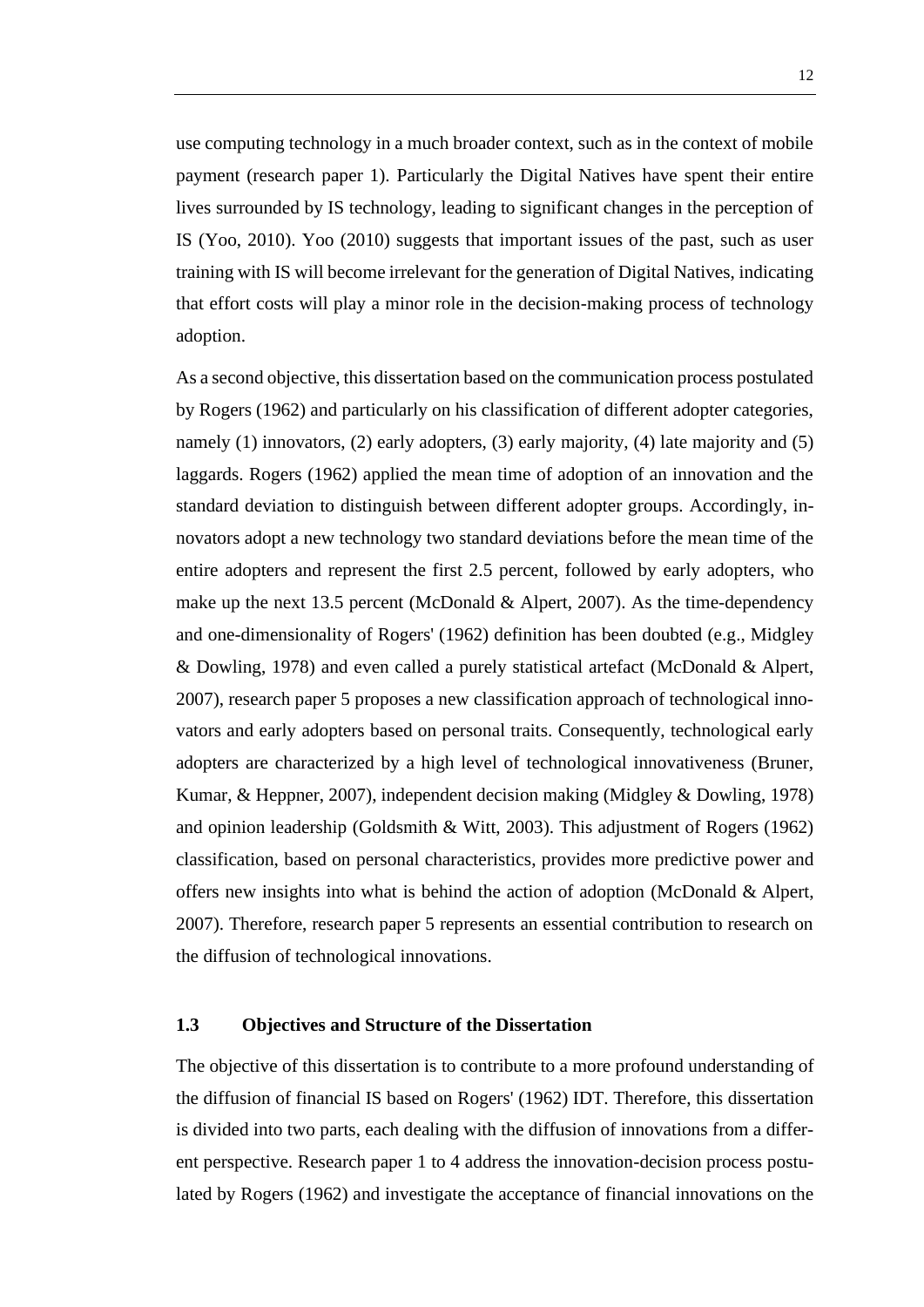micro-level of the individual IS user. Research paper 5 focuses on the macro-perspective and contributes to new insights on the communication process of technological innovations.

As mentioned above, the individual innovation-decision process is a crucial element in the diffusion process. According to Rogers (2003) the decision to accept or reject an innovation stretches from the first knowledge of an innovation (1) to forming an attitude (2) to deciding to adopt or reject the innovation (3) to implementing the new idea (4) to finally confirming the individual decision (5). The five steps, which occur in a time-ordered sequence involve information-seeking and information-processing activities and can lead to either adoption or rejection of an innovation (Rogers, 2003).

Research paper 1 to 4 endeavor to model the first three stages of the innovation-decision process postulated by Rogers (2003), as no valid actual user data was available. To stimulate an accurate decision-making process, the research papers make use of specifically designed questionnaires, which are structured according to the first three stages: (1) Knowledge, (2) Perception and (3) Decision. Consequently, potential consumers received information regarding the financial innovation and its functionality at the beginning of each questionnaire. This stage of the process is described as "the knowledge stage" (Rogers, 2003: 171). Subsequently, respondents were supposed to form an attitude towards the innovation and its corresponding characteristics, the socalled "perception stage", before finally evaluating the intention to use or attitude towards using, which Rogers (2003) describes as the "decision stage". Consequently, this dissertation provides valuable information regarding the innovation-decision process from stage one to stage three as a first objective.

Figure 1 illustrates the innovation-decision process with its five elements "(1) knowledge, (2) persuasion, (3) decision, (4) implementation and (5) confirmation" (Rogers, 2003: 20). Additionally, the figure includes the factors that have been used to form the acceptance models of research paper 1 to 4. The figure indicates that prior conditions, individual characteristics, innovation characteristics and different aspects of decision-making were included into this dissertation. As all the three selected financial innovations mobile payment, social trading and fitness tracking were in the initial stages of adoption, this dissertation focused on the first three stages of the innovationdecision process, which is also demonstrated by the box around the three stages in the graphic below.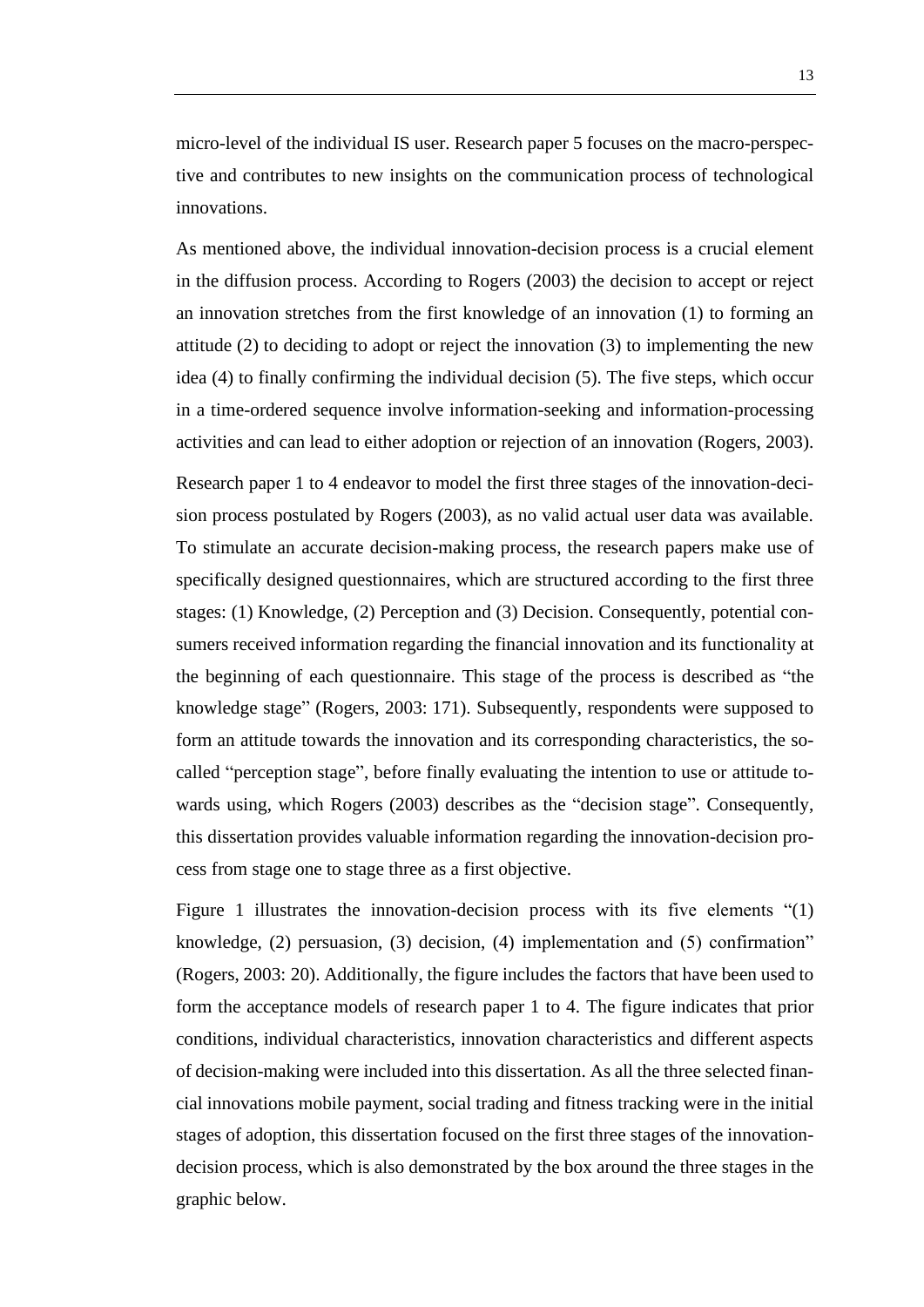

Figure 1. Classification of this dissertation, adapted from Rogers (2003)

The second objective of this dissertation focused on the communication process postulated by Rogers (2003) and its application to technological adoption. Therefore, research paper 5 classified potential technological innovators and early adopters, as these crucial consumer groups are likely to be the first target for marketers and practitioners in order to accelerate the diffusion process. Additionally, the paper compares the Internet usage behavior of the selected adopter group to the majority of the German population in order to provide recommendations for online targeting strategies, which has evolved into the most significant communication channel for novel technologies.

Figure 2 provides a comprehensive and simplified synoptic overview of the research papers and embeds them into their corresponding theoretical context. The figure illustrates a building, which should be interpreted by the reader from the bottom upwards, just like building a house. The Innovation Diffusion Theory postulated by Rogers (2003) forms the theoretical foundation of this building. The substructure is divided into two parts, the innovation-decision process as well as the communication process. The three acceptance models, namely the TAM, the UTAUT and the APCO model draw on the innovation-decision process and form the foundation for the research papers 1 to 4, which contribute to a context specific understanding of the innovationdecision process in the field the three innovations mobile payment, social trading and wearable fitness tracking. Research paper 5 is based on the communication process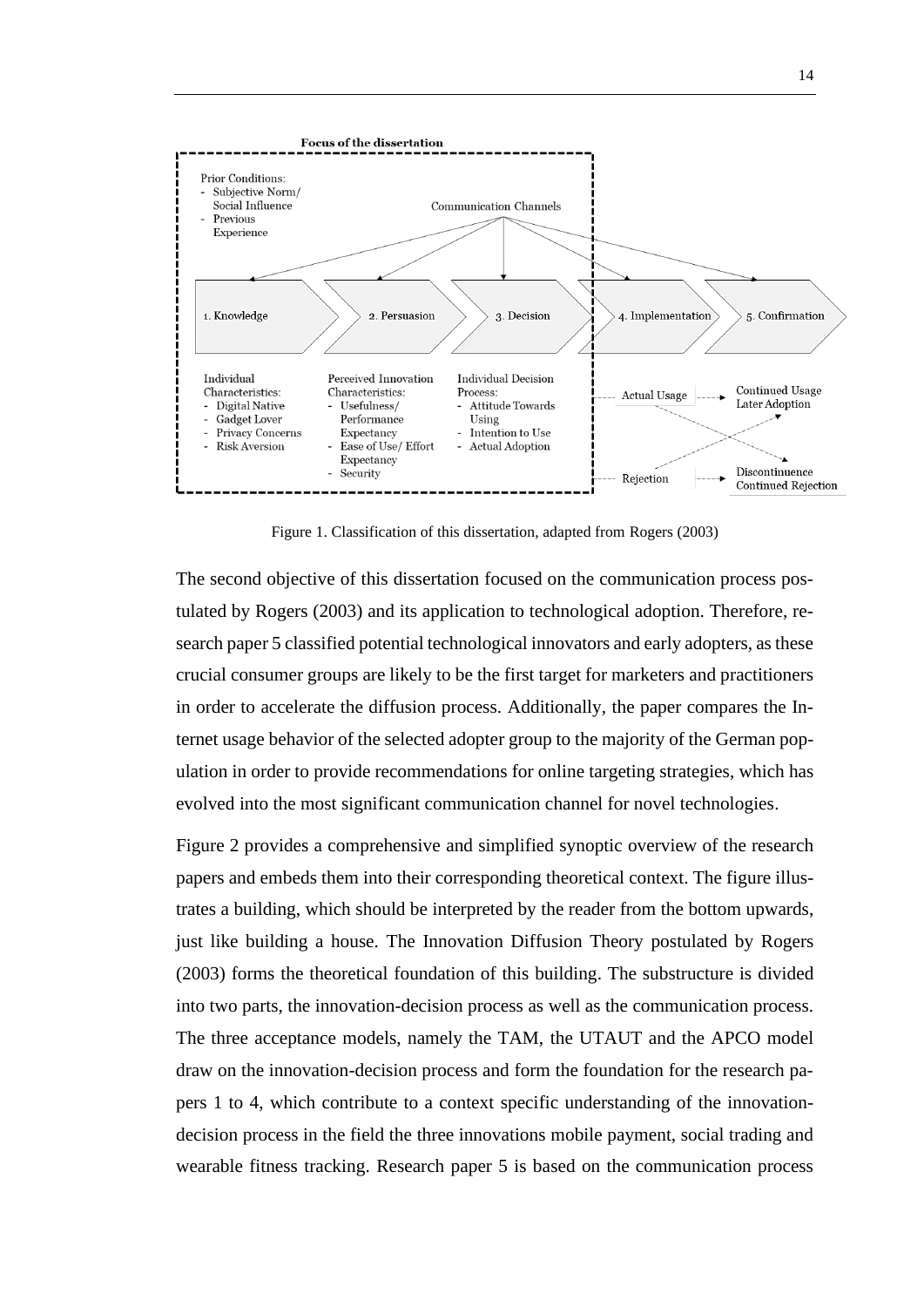postulated by Rogers (2003) and contributes to new insights regarding the communication process of technological innovations. Thus, the paper is not as context specific as research paper 1 to 4 and can be interpreted as a bigger block. Each paper contributes to a more holistic picture of the complex innovation-decision process and communication process.

|                                                                                                                                     | Mobile Payment                                                                                      |                                                                                                                           | <b>Fitness Tracking</b>                                                                                                                                                                      | Research Paper 5:                                                                                                                           |  |  |  |
|-------------------------------------------------------------------------------------------------------------------------------------|-----------------------------------------------------------------------------------------------------|---------------------------------------------------------------------------------------------------------------------------|----------------------------------------------------------------------------------------------------------------------------------------------------------------------------------------------|---------------------------------------------------------------------------------------------------------------------------------------------|--|--|--|
| Research Paper 1:<br>A Generation<br>Comparison of<br>Mobile Payment<br><b>Acceptance Factors:</b><br>An Empirical<br>Investigation | Research Paper 2:<br><b>How Privacy affects</b><br>the Acceptance of<br>Mobile Payment<br>Solutions | Research Paper 3:<br>Explaining the<br>Acceptance of Social<br><b>Trading Platforms:</b><br>An Empirical<br>Investigation | Research Paper 4:<br><b>Integrating Privacy</b><br>Concerns into the<br>Unified Theory of<br>Acceptance and Use<br>of Technology to<br>Explain the<br><b>Adoption of Fitness</b><br>Trackers | How to Reach<br>Technological Early<br>Adopters? An<br>Empirical<br>Analysis of Early<br>Adopters' Internet<br>Usage Behavior in<br>Germany |  |  |  |
| TAM (Davis, 1989)                                                                                                                   | APCO-Model<br>(Smith et al., 2011)                                                                  | UTAUT (Venkatesh et al., 2003)                                                                                            | Communication<br>Process (Rogers,                                                                                                                                                            |                                                                                                                                             |  |  |  |
| Innovation-Decision Process (Rogers, 1962)                                                                                          | 1962)                                                                                               |                                                                                                                           |                                                                                                                                                                                              |                                                                                                                                             |  |  |  |
| Diffusion of Innovation (Rogers, 1962)                                                                                              |                                                                                                     |                                                                                                                           |                                                                                                                                                                                              |                                                                                                                                             |  |  |  |

Figure 2. Overview of the included research papers

#### <span id="page-20-0"></span>**1.4 Methodology**

To investigate the acceptance of financial innovations (research paper 1 to 4) as well as the Internet usage behavior of potential technological early adopters (research paper 5), a broad spectrum of statistical methods was applied in this dissertation. Due to the proposed research model in paper 1, a moderated multiple regression analysis as well as t-tests were used for the statistical analysis. Research paper 5 used a set of secondary data with some ordinal measurement scales. Therefore, nonparametric Mann-Whitney U tests and Welch tests (Welch, 1938) were applied to analyze group differences between technological early adopters and the majority of the German population. According to Fornell (1982), these statistical methods are called first-generation techniques.

To account for the more complex relationships proposed in research paper 2 to 4, structural equation modeling as a more sophisticated multivariate method, a so-called second generation technique was used (Fornell, 1982). As all the proposed hypotheses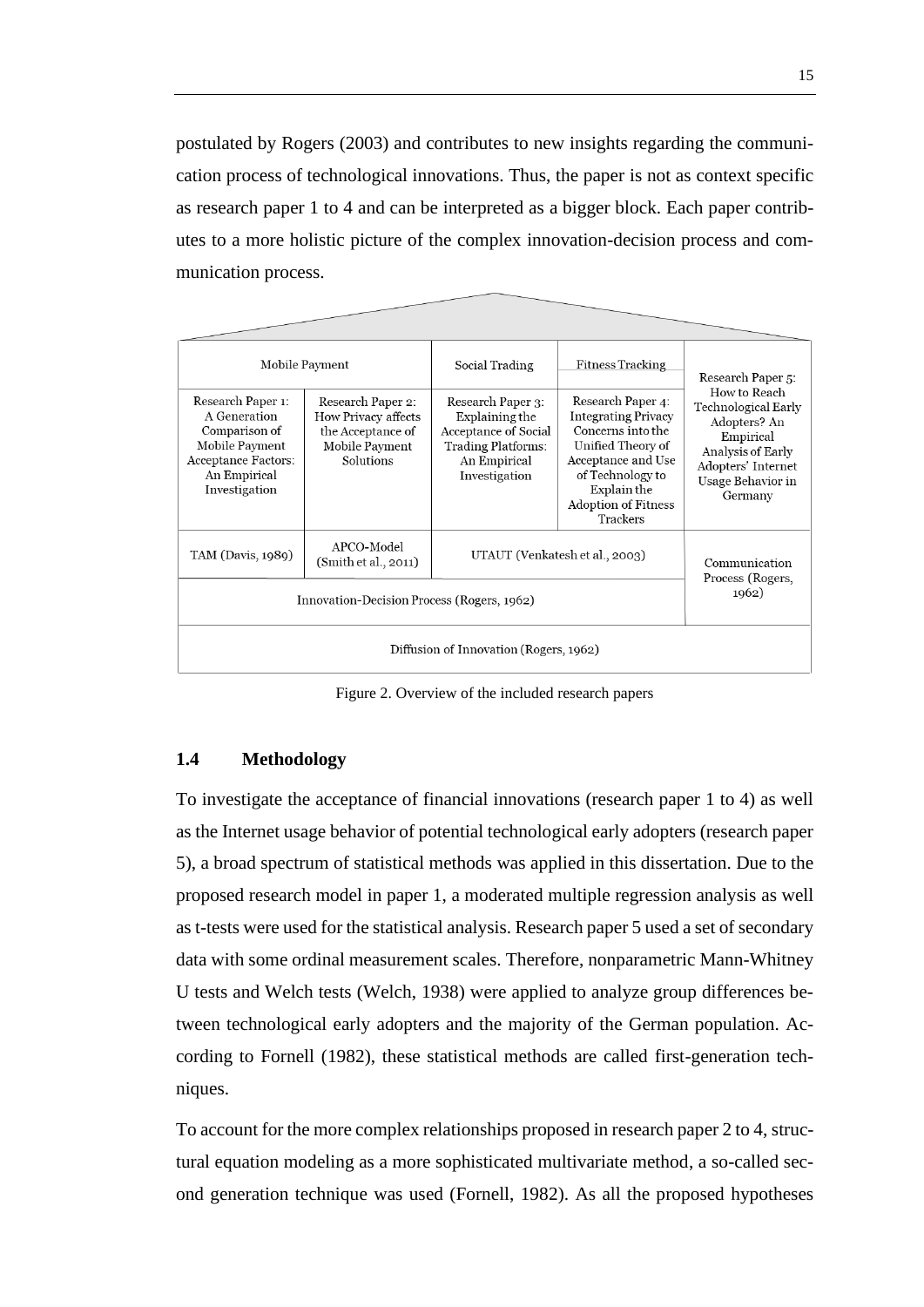based on existing and established theories, covariance-based structural equation modeling rather than partial least squares structural equation modeling was used as a confirmatory approach to validate the research models (Hair, Hult, Ringle, & Sarstedt, 2014).

Research paper 2 and research paper 4 propose indirect effects, in which a sequence of relationships with at least one intervening construct in involved (Hair et al., 2014). To account for the intervening process of mediators, a mediation analysis with bootstrapping was conducted, which was identified to be one of the most powerful methods to test for mediation (Hayes, 2013; Zhao, Lynch, & Chen, 2010). Additionally, research paper 2 and 4 validated the construct "privacy concerns" as a second-order latent reflective construct, which is consistent with empirical evidence of previous privacy research (Malhotra, Kim, & Agarwal, 2004; Xu, Gupta, Rosson, & Carroll, 2012). Consequently, privacy concerns were operationalized at a higher level of abstraction, which involved a sophisticated analysis of the second-order model structures.

Research paper 3 investigated the moderating effect of previous experience in trading on the strength of the relationships between antecedents and the intention to use social trading. To analyze differences between inexperienced and experienced potential users, a multi-group analysis approach was used. This advanced statistical technique considers relationships among all latent constructs, which is not commonly done by a moderated regression analysis (Homburg & Giering, 2001). Consequently, this dissertation employed a broad spectrum of first- and second-generation statistical methods, herein contributing to more precise results regarding the measurement of latent variables and constructs.

#### <span id="page-21-0"></span>**1.5 Conclusion, Limitations and Future Research**

The overarching objective of this dissertation was to investigate the acceptance of the financial innovations with a particular focus on payment (mobile payment), investment management (social trading) and insurance (fitness tracking) from the perspective of the individual innovation-decision process as well as to identify potential adopters of technological innovations in the Internet as a possible target group. Consequently, the contribution of this dissertation to the field of IS and marketing is twofold: the first four research papers address recent innovations in the financial markets and propose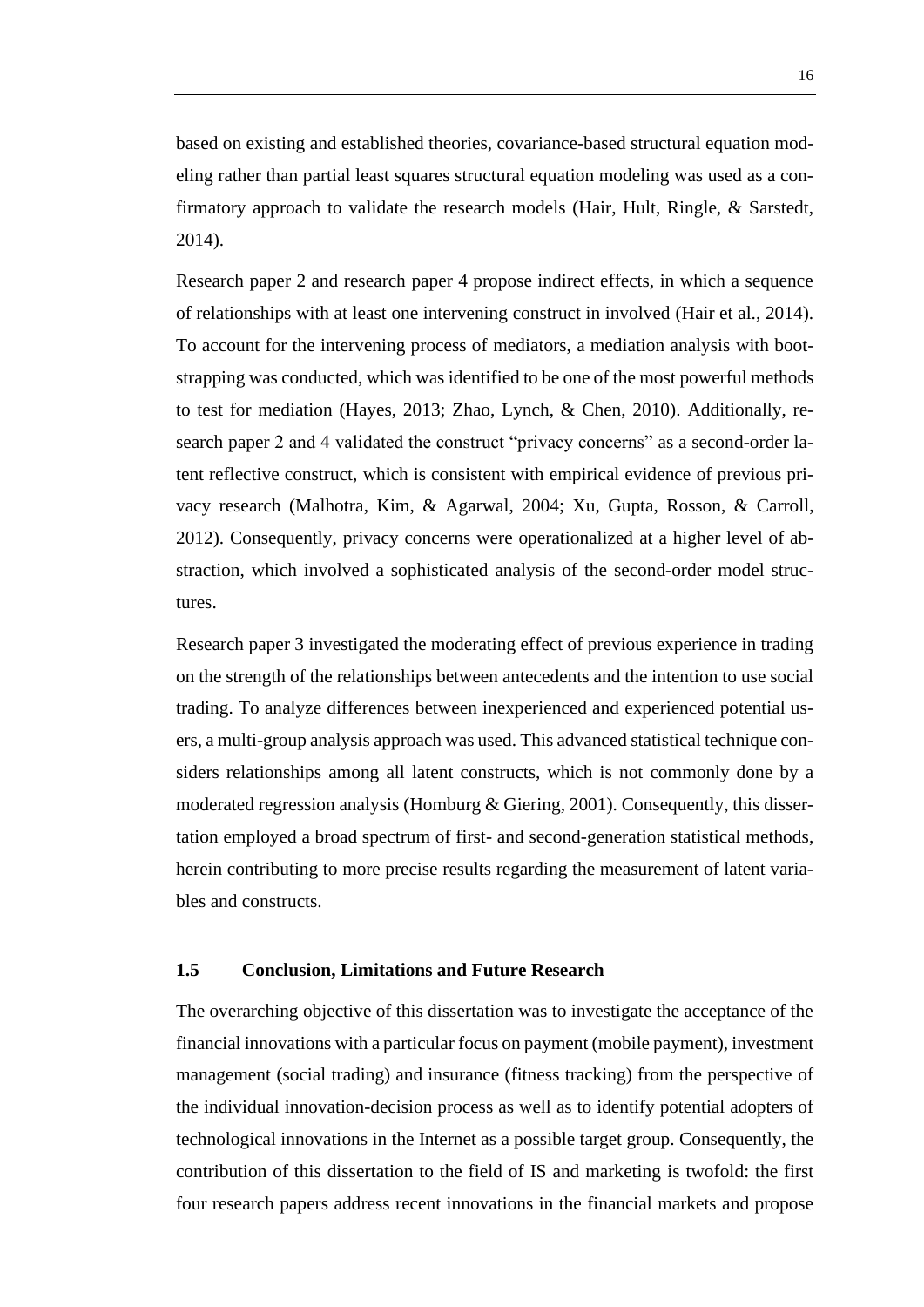four acceptance models which included aspects of prior conditions, individual characteristics, innovation characteristics and different aspects of decision making. These investigations were based on individual decision-making processes and contribute to a deeper understanding of the factors that influence the consumer's intention to use innovative financial technologies from an IS perspective. Research paper 5 proposes a novel classification approach for technological innovators and early adopters and provides an overview of how this vital group of consumers uses the Internet. Hence, research paper 5 contributes to more profound results regarding the communication process of technology-affine user groups within the Internet and illustrates opportunities to accelerate the diffusion process of technological innovations.

The increasing integration of IS technology into the financial service sector has led to fundamental changes regarding the user's perception of financial IS. The ubiquitous usage of IS, combined with advanced processing capabilities in data storage and analysis, have led to an enormous rise in valuable personal data. The results of this dissertation indicate that these novel capabilities of IS technologies violate the structure of previous validated theories and underline the necessity to adapt established IS acceptance models through the integration of privacy-related aspects. The most remarkable result to emerge from this dissertation is that the influence of perceived security (research paper 1 and 3) and privacy concerns (research paper 4) was higher than the effect of effort costs on attitude (research paper 1) or intention to use (research paper 3 and 4) throughout all the financial innovations under investigation. Consequently, the results indicate that the originally used cost-benefit paradigm in the TAM should be reevaluated as it has been limited to the consideration of effort costs and did not consider other cost-related factors. The outcomes of this dissertation strengthen the privacy calculus theory and its application to enhance the TAM and the UTAUT with privacy-related antecedents of intention to use financial innovations. Furthermore, the results are consistent with the experiential computing perspective, indicating that fundamental aspects of technology acceptance research will lose relevance in the future due to the ubiquity of IS usage among Digital Natives. As illustrated in the included research papers 1, 3 and 4, effort-related costs are proposed to be less relevant than privacy-related costs when deciding to adopt financial innovations. This is an essential insight for the field of IS, as privacy-related antecedents have not been considered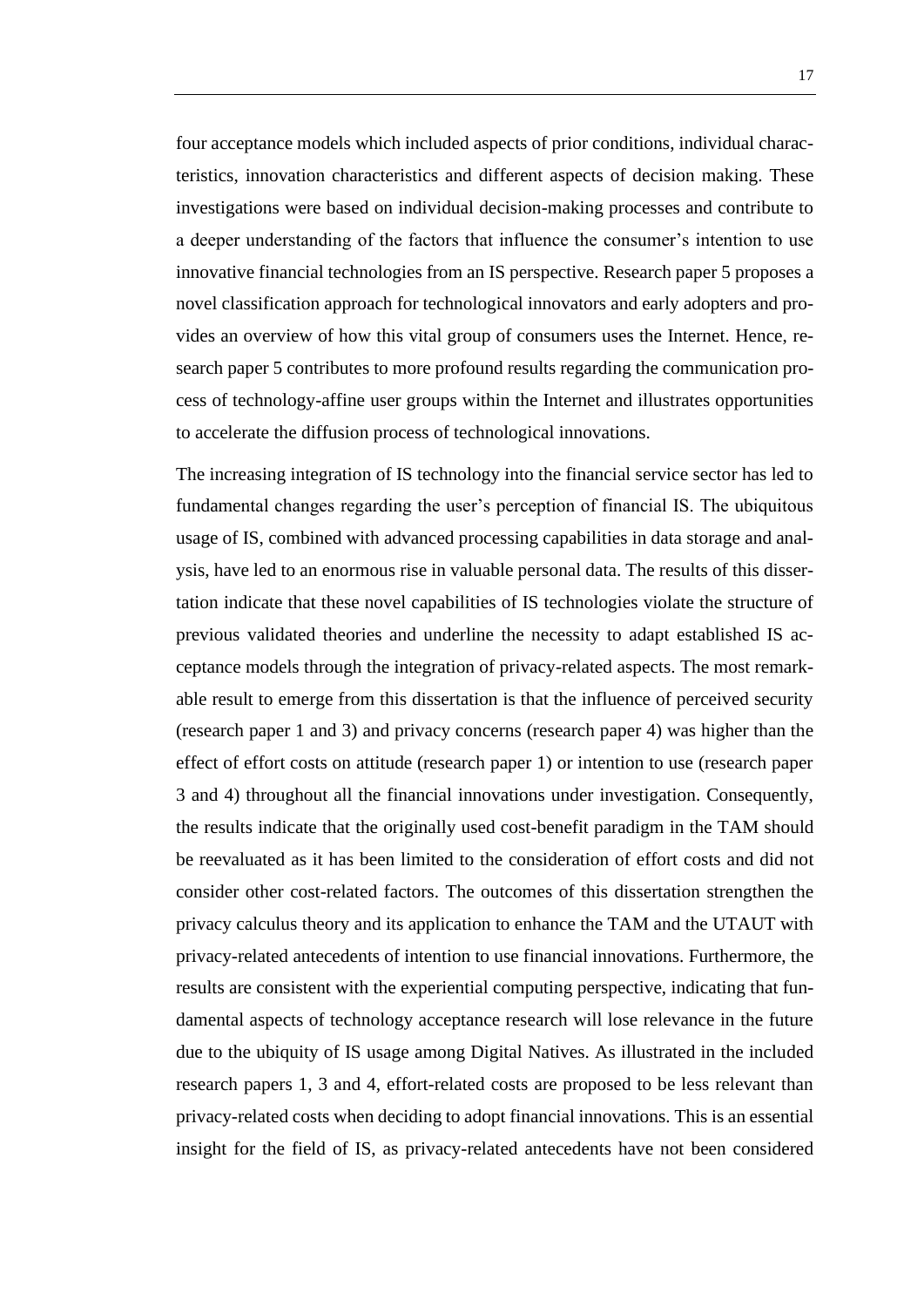appropriately by established acceptance research models. The results of this dissertation indicate a possible paradigm shift from effort-costs to privacy-related costs. This paradigm shift may lead to rendering the originally theorized relationship between ease of use and intention to use to be redundant, such as in the context of fitness tracking in research paper 4. Furthermore, the results of this dissertation are of vital importance for practitioners, such as banks, insurance companies, financial technology companies and other service providers and stakeholders in the sectors of payment, investment management and insurance. The collection, storage and usage of personal information to individualize products and services will become a major challenge for established financial institutions and an appropriate use of data will likely influence the market position in the highly competitive financial market. To change the perception of privacy concerns and the attitude of people towards self-disclosure of personal information, companies need to establish transparent and fair data protection declarations and privacy policies (Xu, Dinev, Smith, & Hart, 2008; Xu, Dinev, Smith, & Hart, 2011). Additionally, the establishment of functional cyber security systems is of vital importance, considering the high correlation between privacy risks and security aspects (Liu, Xiao, Li, Liang, & Chen, 2012). With increasing and more sophisticated cyber threats, investments in cyber security are recommended. Inadequate cybersecurity systems can lead to high damages regarding reputation and trust and should be avoided at all costs. With regard to the diffusion process, the salience of financial and privacy-related risks can be an explanation for the hesitant acceptance of the financial innovations "mobile payment", "social trading" and "wearable fitness tracking devices" in Germany.

An additional result of this dissertation is that personality traits, such as "Digital Native", "Digital Immigrant" and "gadget lover" can impact the consumer's decision to adopt novel technologies and have so far lacked a comprehensive understanding within the scientific IS community. Research paper 2 has integrated the gadget loving concept into the privacy-related context of mobile payment and identified gadget lovers to show lower privacy concerns compared to other consumers. Consequently, targeting innovative consumers can be a meaningful strategy to accelerate the diffusion process. The integration of personality aspects into acceptance theory is in line with the IDT and highlights the importance of target group specific marketing strategies for the practice. To summarize, this dissertation combined the innovation-decision process and the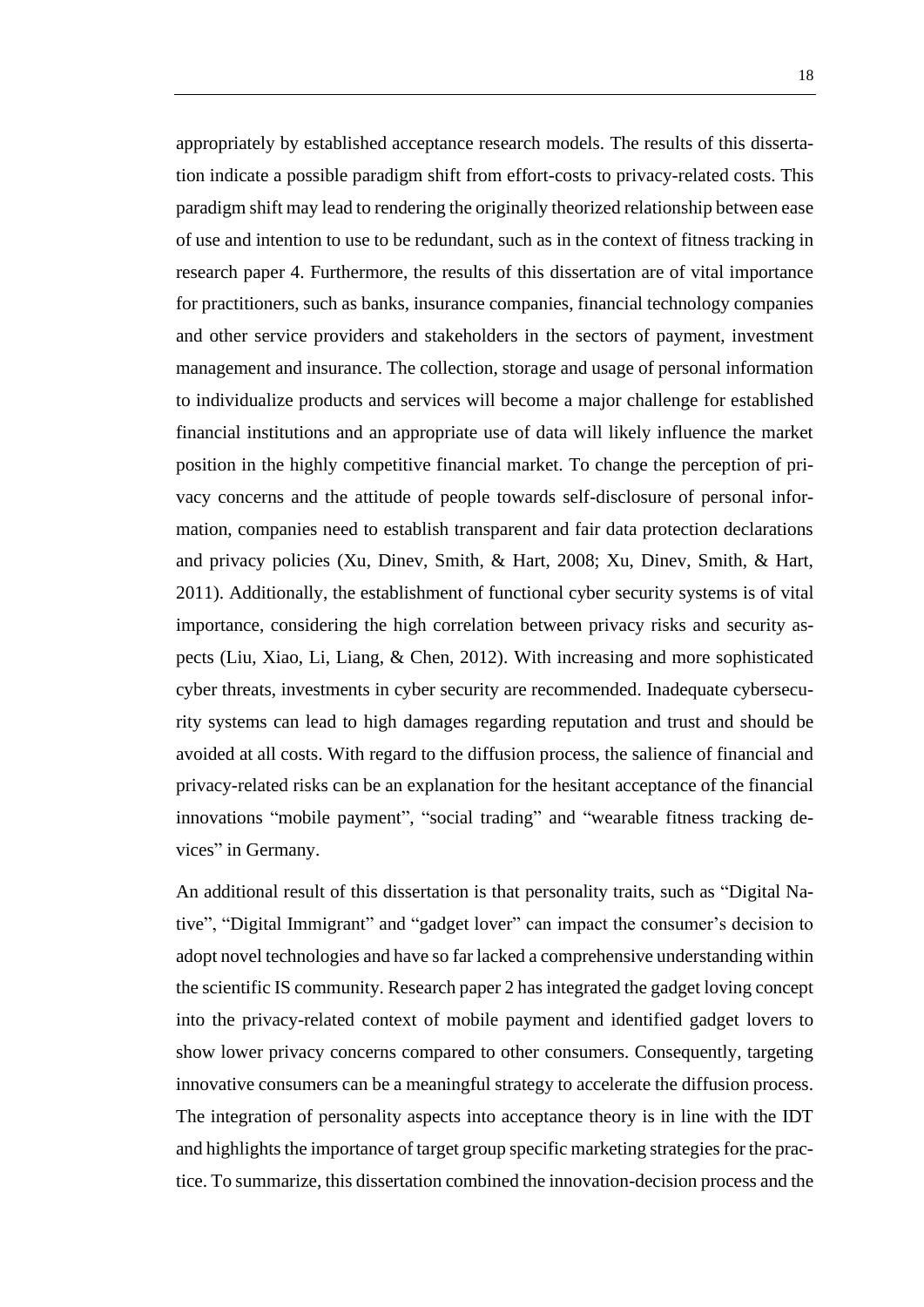communication process in the context of privacy-related decision-making regarding financial innovations.

As with every research, the presented studies have limitations in terms of integrity, methodology or data validity. Each of the presented research papers provides a simplified and limited view of the reality and actual adoption behavior, which is a much more diversified and hardly measurable phenomenon. Due to the complex decisionmaking process of individuals, research in this area must be satisfied with a smaller selected focus on the decision-making process. Furthermore, this dissertation assumes that IS users are able to rationally weigh up the control of privacy and thus the ability to objectively evaluate the disclosure of data and its consequences in decision-making situation. This perspective was recently proposed to be inevitable in explaining actual behaviour, which is affected by the level of effort or peripheral cues and biases (Dinev et al., 2015). Another important limitation is the non-consideration of time in the innovation decision process. Actual decision-making and building of attitudes involve the dimension of time, which could not be considered in this dissertation. Future research could investigate decision-making in the context of actual real-world scenarios and try to control for time and other behavioural biases.

Regarding the methodology, all proposed relationships between the exogenous and endogenous variables and the corresponding implications draw on correlational rather than experimental results. Future research could employ a more controlled experimental approach to validate the results gained in this dissertation. The results of this dissertation could be strengthened by additional qualitative measures, the use of longitudinal research or mixed-method approaches. In addition, the quality of the data is limited as most of the included research papers used convenience sampling and students as a basis. Using actual data of payments, smartphone usage, social trading or fitness tracking could deepen the understanding and strengthen the results of this dissertation. Future research could also investigate other innovations in the financial markets, such as crowdfunding, crypto currencies, peer-to-peer lending or robo-advisory services. The proposed approaches, for instance the acceptance model of social trading (research paper 3) could provide a valuable basis for investigations of investment management innovations, such as robo-advisory or capital raising approaches, for instance crowdfunding.

The presented studies of this dissertation make a valuable contribution to the theory in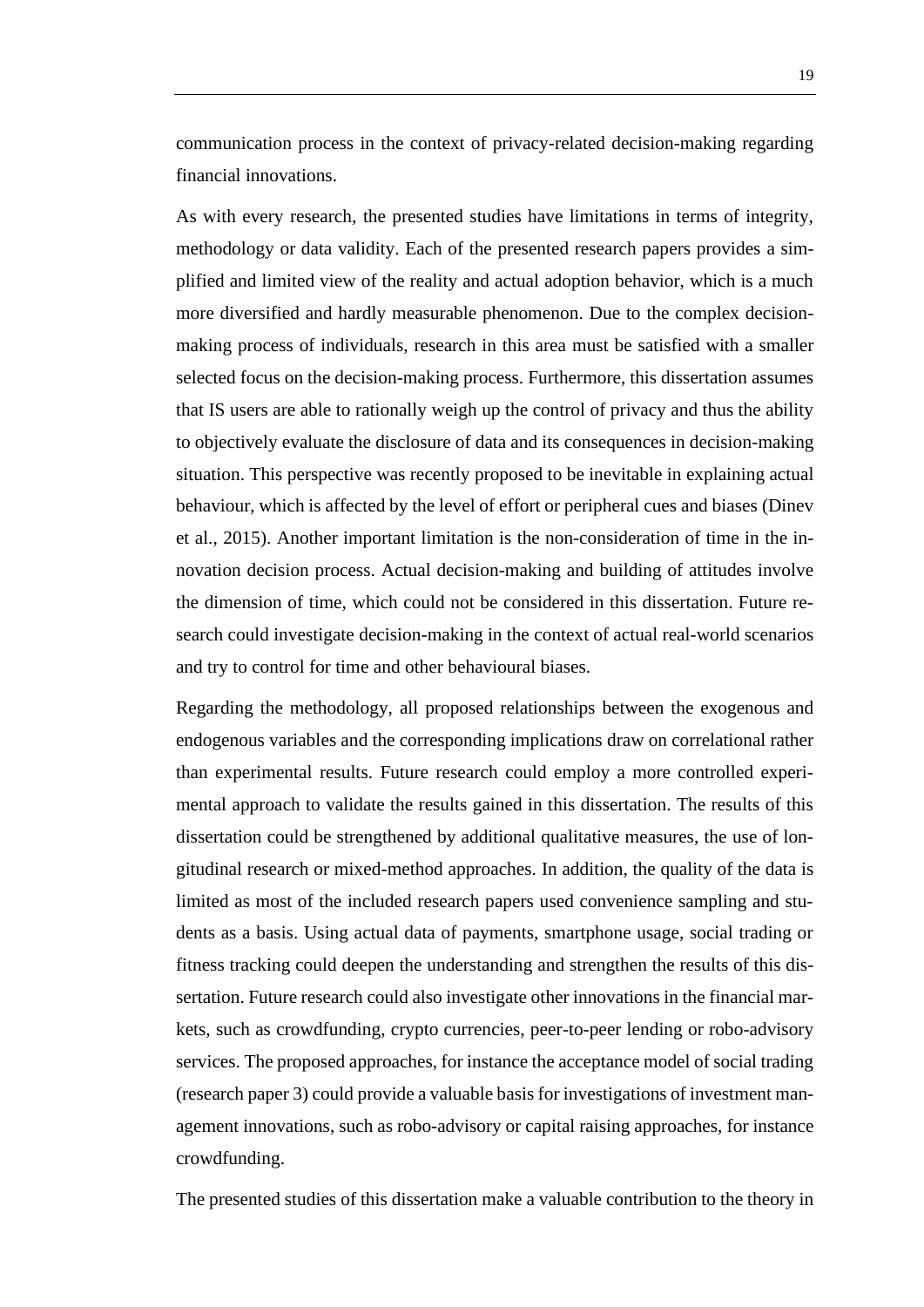the field financial innovations and the communication process, albeit with limited generalizability for IS or other technologies. This research and the included papers should be understood as pieces of a puzzle, which contribute to an enhanced understanding of the holistic decision-making process under real conditions in a highly complex environment.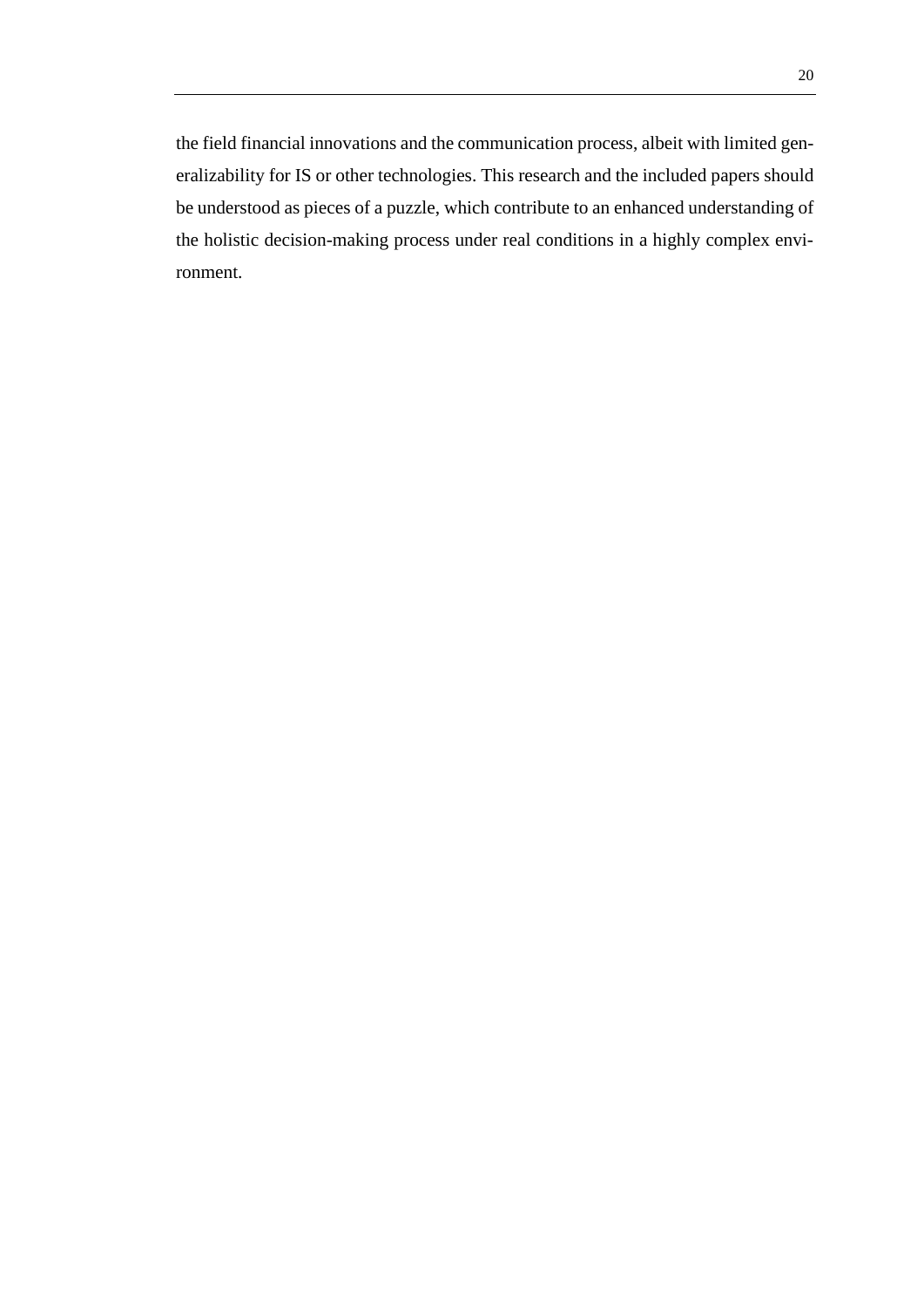- <span id="page-26-0"></span>Agarwal, R., & Prasad, J. 1997. The Role of Innovation Characteristics and Perceived Voluntariness in the Acceptance of Information Technologies. *Decision Sciences*, 28: 557-582.
- Agarwal, R., & Prasad, J. 1998. A Conceptual and Operational Definition of Personal Innovativeness in the Domain of Information Technology. *Information Systems Research*, 9: 204-215.
- Ajzen, I. 1991. The theory of planned behavior. *Organizational Behavior and Human Decision Processes*, 50: 179-211.
- Alvesson, M., & Kärreman, D. 2007. Constructing mystery: Empirical matters in theory development. *Academy of Management Review*, 32: 1265-1281.
- Bandura, A. 1986. *Social foundations of thought and action: A social cognitive theory*. *Prentice-Hall series in social learning theory*. Englewood Cliffs, NJ: Prentice-Hall.
- Baptista, G., & Oliveira, T. 2015. Understanding mobile banking: The unified theory of acceptance and use of technology combined with cultural moderators. *Computers in Human Behavior*, 50: 418-430.
- Barras, R. 1990. Interactive innovation in financial and business services: The vanguard of the service revolution. *Research Policy*, 19: 215-237.
- Bruner, G. C., & Kumar, A. 2007. Gadget lovers. *Journal of the Academy of Marketing Science*, 35: 329-339.
- Bruner, G. C., Kumar, A., & Heppner, C. 2007. Predicting Innovativeness. Development of the Technology Acceptance Scale. In A. P. Martinhoff (Ed.), *New Research on Wireless Communications:* 1-20. New York: Nova Science Publishers.
- Chandra, S., Srivastava, S. C., & Theng, Y.-L. 2010. Evaluating the Role of Trust in Consumer Adoption of Mobile Payment Systems: An Empirical Analysis. *Communications of the Association for Information Systems*, 27: 561-588. doi:10.17705/1CAIS.02729
- Coombs, R., & Miles, I. 2000. Innovation, measurement and services: the new problematic. In J. S. Metcalfe & I. d. Miles (Eds.), *Innovation systems in the service economy. Measurement and case study analysis*. Boston, Massachusetts: Kluwer Academic Publishers.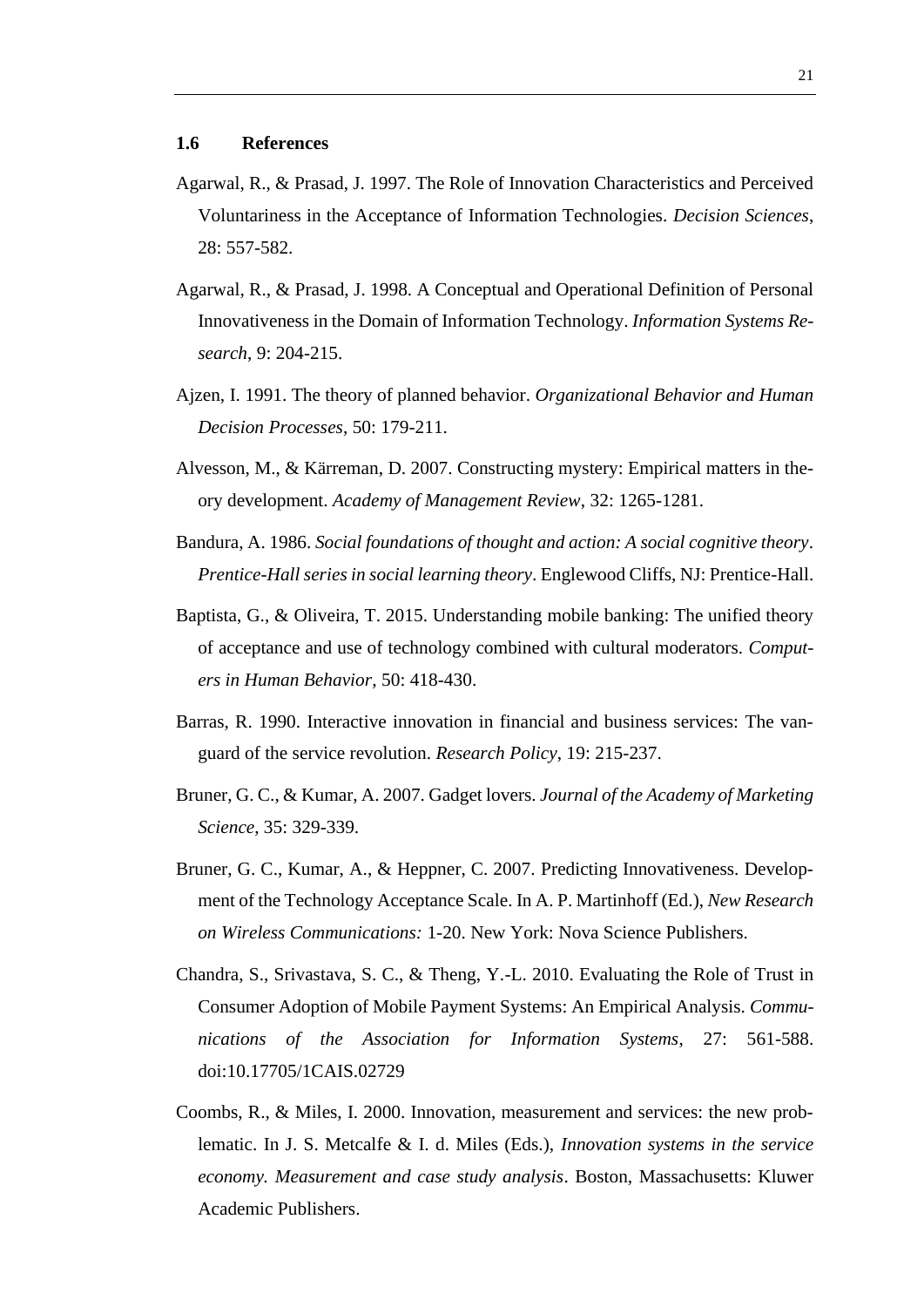- Cruciani, C. 2017. *Investor Decision-Making and the Role of the Financial Advisor: A Behavioural Finance Approach*. Cham: Springer International Publishing.
- Culnan, M. J., & Armstrong, P. K. 1999. Information Privacy Concerns, Procedural Fairness, and Impersonal Trust: An Empirical Investigation. *Organization Science*, 10: 104-115.
- Davis, F. D. 1989. Perceived Usefulness, Perceived Ease of Use, and User Acceptance of Information Technology. *MIS Quarterly*, 13: 319-339.
- Davis, F. D., Bagozzi, R. P., & Warshaw, P. R. 1989. User Acceptance of Computer Technology: A Comparison of Two Theoretical Models. *Management Science*, 35: 982-1003.
- Dinev, T., & Hart, P. 2006. An extended privacy calculus model for e-commerce transactions. *Information Systems Research*, 17: 61-80.
- Dinev, T., McConnell, A. R., & Smith, H. J. 2015. Research Commentary—Informing Privacy Research Through Information Systems, Psychology, and Behavioral Economics: Thinking Outside the "APCO" Box. *Information Systems Research*, 26: 639-655.
- Drejer, I. 2004. Identifying innovation in surveys of services: a Schumpeterian perspective. *Research Policy*, 33: 551-562.
- Fishbein, M., & Ajzen, I. 1975. *Belief, Attitude, Intention, and Behavior: An Introduction to Theory and Research*. Reading, MA: Addison-Wesley.
- Fornell, C. 1982. *A Second generation of multivariate analysis*. New York, N.Y.: Praeger.
- Frank, B., Enkawa, T., Schvaneveldt, S. J., & Herbas Torrico, B. 2015. Antecedents and consequences of innate willingness to pay for innovations: Understanding motivations and consumer preferences of prospective early adopters. *Technological Forecasting and Social Change*, 99: 252-266.
- Gallouj, F., & Weinstein, O. 1997. Innovation in services. *Research Policy*, 26: 537- 556.
- Gao, Y., Li, H., & Luo, Y. 2015. An empirical study of wearable technology acceptance in healthcare. *Industrial Management & Data Systems*, 115: 1704-1723.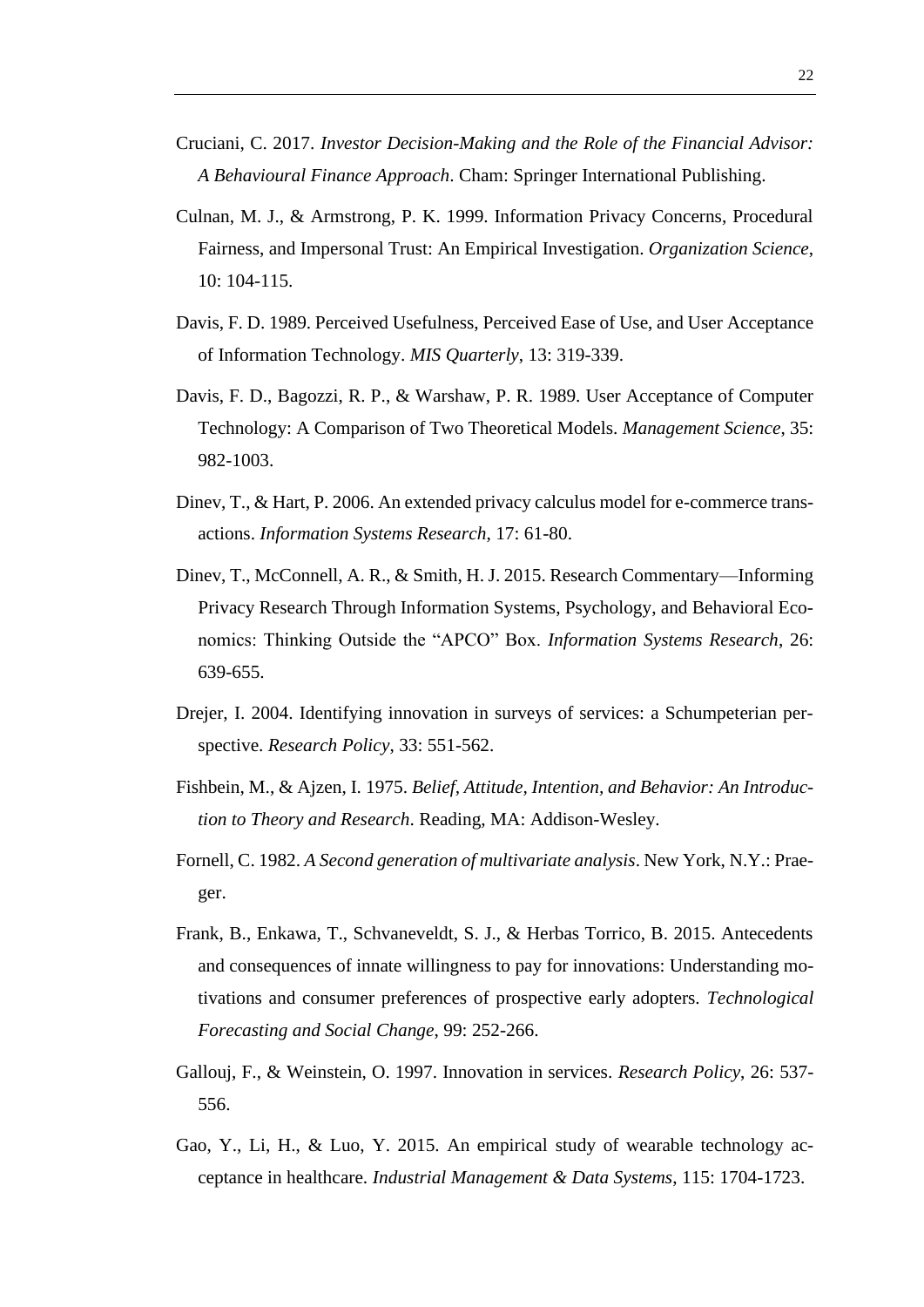- Gimpel, H., Nißen, M., & Görlitz, R. 2013. Quantifying the Quantified Self: A Study on the Motivations of Patients to Track Their Own Health. In *Proceedings of the ICIS 2013.* Milano, Italy.
- Goldsmith, R. E., & Witt, T. S. 2003. The Predictive Validity of an Opinion Leadership Scale. *Journal of Marketing Theory and Practice*, 11: 28-35.
- Gomber, P., Kauffman, R. J., Parker, C., & Weber, B. W. 2018. On the Fintech Revolution: Interpreting the Forces of Innovation, Disruption, and Transformation in Financial Services. *Journal of Management Information Systems*, 35: 220-265.
- Gomber, P., Koch, J.-A., & Siering, M. 2017. Digital Finance and FinTech: current research and future research directions. *Journal of Business Economics*, 87: 537- 580.
- Grossklags, J., & Acquisti, A. 2007. When 25 Cents is too much: An Experiment on Willingness-To-Sell and Willingness-To-Protect Personal Information. *Information Security*: 7-8.
- Hair, J. F., Hult, T. M., Ringle, C., & Sarstedt, M. 2014. *A primer on partial least squares structural equation modeling (PLS-SEM)*. Los Angeles: Sage Publ.
- Hayes, A. 2013. *Introduction to Mediation, Moderation, and Conditional Process Analysis: A Regression-Based Approach*. New York, NY: Guilford Publications.
- Homburg, C., & Giering, A. 2001. Personal characteristics as moderators of the relationship between customer satisfaction and loyalty? an empirical analysis. *Psychology and Marketing*, 18: 43-66.
- Karahanna, E., Straub, D. W., & Chervany, N. L. 1999. Information Technology Adoption Across Time: A Cross-Sectional Comparison of Pre-Adoption and Post-Adoption Beliefs. *MIS Quarterly*, 23: 183.
- Kokolakis, S. 2017. Privacy attitudes and privacy behaviour: A review of current research on the privacy paradox phenomenon. *Computers & Security*, 64: 122-134.
- Lancelot Miltgen, C., Popovič, A., & Oliveira, T. 2013. Determinants of end-user acceptance of biometrics: Integrating the "Big 3" of technology acceptance with privacy context. *Decision Support Systems*, 56: 103-114.
- Laukkanen, T., & Pasanen, M. 2008. Mobile banking innovators and early adopters: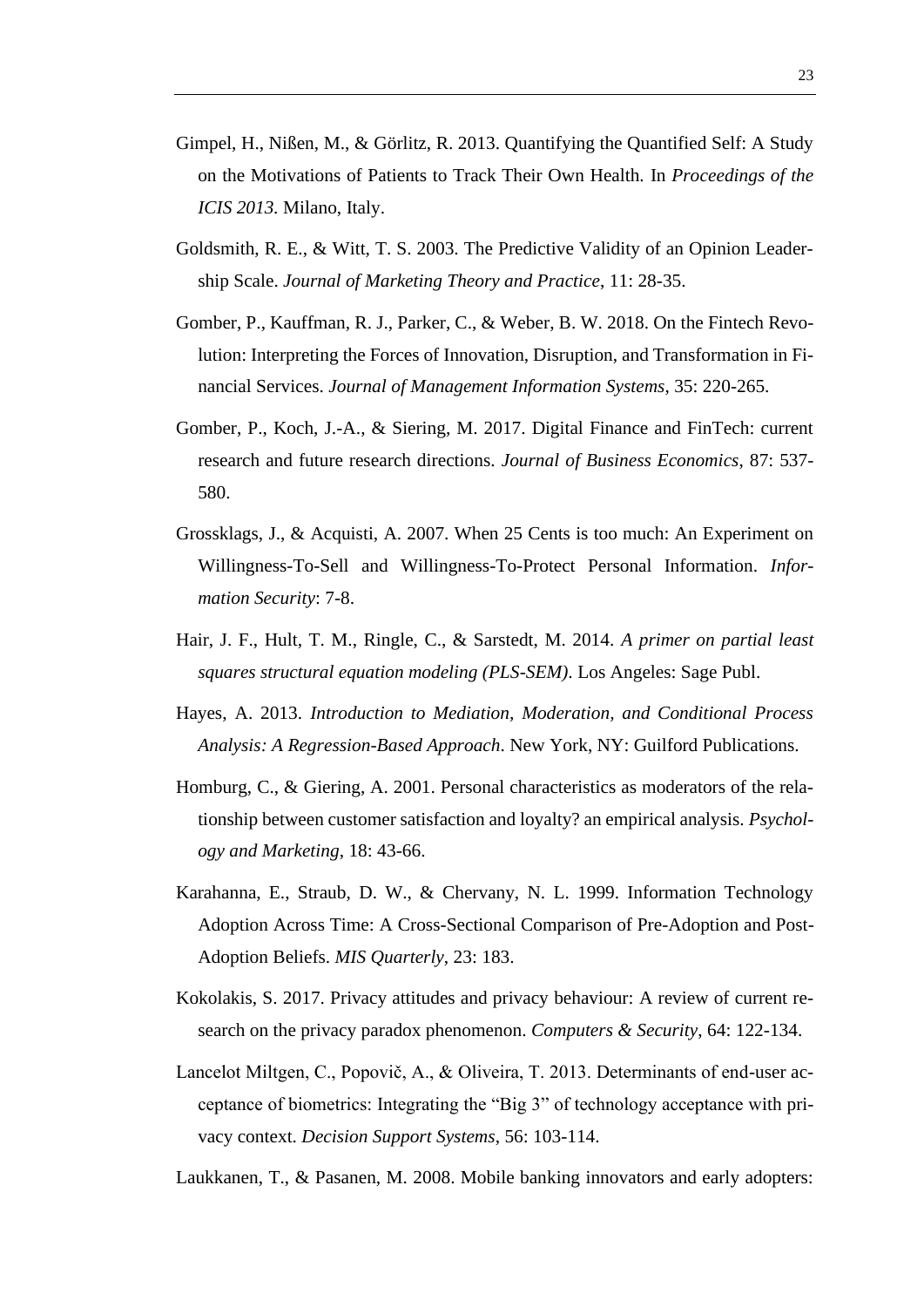How they differ from other online users? *Journal of Financial Services Marketing*, 13: 86-94.

- Lee, M. 2009. Predicting and explaining the adoption of online trading. An empirical study in Taiwan. *Decision Support Systems*, 47: 133-142.
- Lerner, J., & Tufano, P. 2011. The Consequences of Financial Innovation: A Counterfactual Research Agenda. *Annual Review of Financial Economics*, 3: 41-85.
- Liu, J., Xiao, Y., Li, S., Liang, W., & Chen, P. 2012. Cybersecurity and Privacy Issues in Smart Grids. *IEEE Communications Surveys & Tutorials*, 14: 981-997.
- Malhotra, N. K., Kim, S. S., & Agarwal, J. 2004. Internet users' information privacy concerns (IUIPC): The construct, the scale, and a causal model. *Information Systems Research*, 15: 336-355.
- Mallat, N. 2007. Exploring consumer adoption of mobile payments  $-$  A qualitative study. *The Journal of Strategic Information Systems*, 16: 413-432.
- McDonald, H., & Alpert, F. 2007. Who are "innovators" and do they matter? A critical review of the evidence supporting the targeting of "innovative" consumers. *Marketing Intelligence & Planning*, 25: 421-435.
- McWaters, R. J. 2015. *The future of financial services: How disruptive innovations are reshaping the way financial services are structured, provisioned and consumed*. Retrieved from http://www3.weforum.org/docs/WEF\_The\_future\_of\_financial\_services.pdf.
- Midgley, D. F., & Dowling, G. R. 1978. Innovativeness. The Concept and Its Measurement. *Journal of Consumer Research*, 4: 229-242.
- Moore, G. C., & Benbasat, I. 1991. Development of an Instrument to Measure the Perceptions of Adopting an Information Technology Innovation. *Information Systems Research*, 2: 192-222.
- Pelster, M. 2017. I'll Have What S/he's Having: A Case Study of a Social Trading Network. In Proceedings of the *ICIS 2017.* Seoul, South Korea.
- Phelps, J., Nowak, G., & Ferrell, E. 2000. Privacy Concerns and Consumer Willingness to Provide Personal Information. *Journal of Public Policy & Marketing*, 19: 27-41.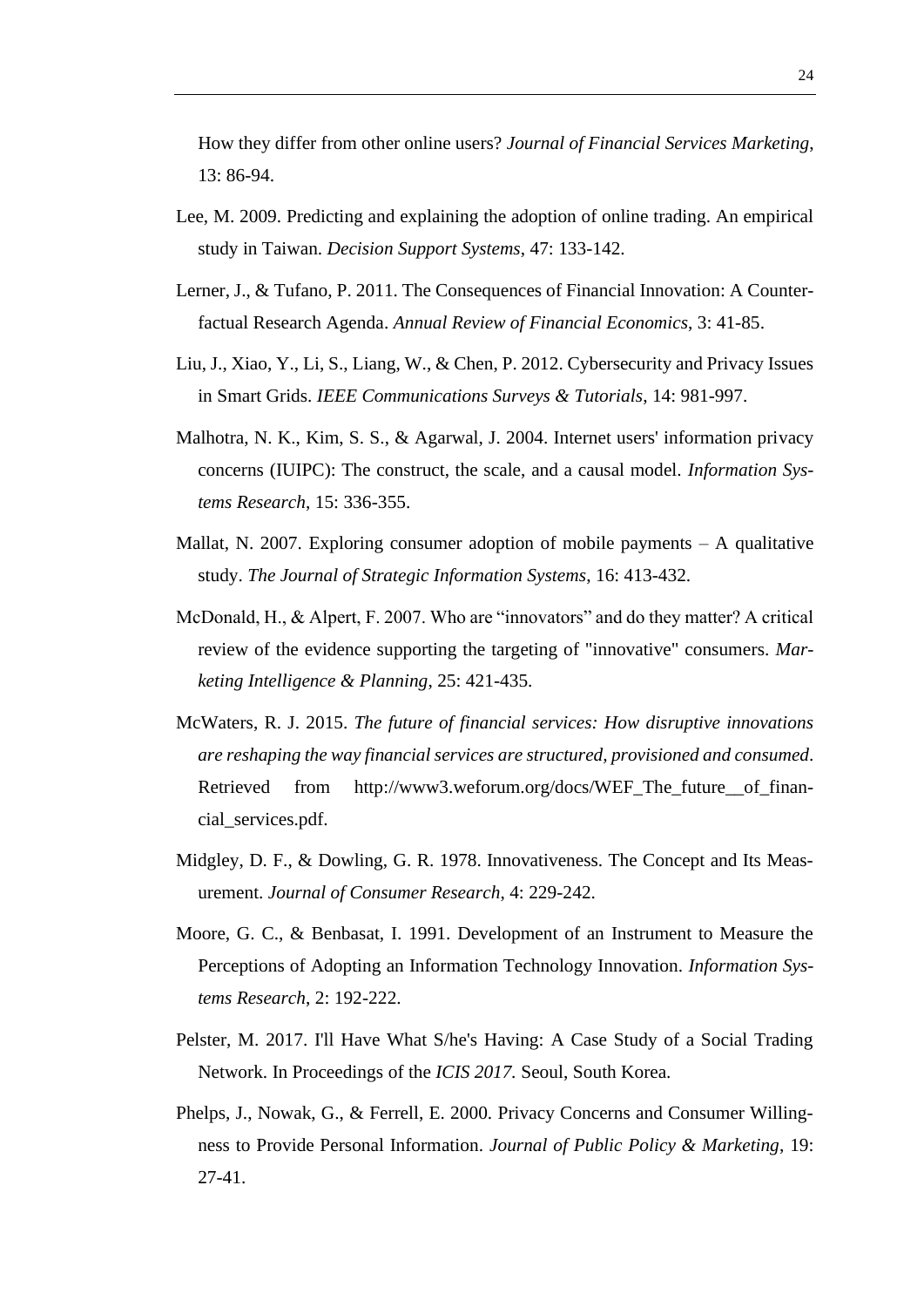Prensky, M. 2001. Digital Natives, Digital Immigrants Part 1. *On the Horizon*, 9: 1-6.

Rogers, E. M. 1962. *Diffusion of Innovations*. New York: Free Press.

Rogers, E. M. 2003. *Diffusion of Innovations* (5th edn.). New York: Free Press.

- Schierz, P. G., Schilke, O., & Wirtz, B. W. 2010. Understanding consumer acceptance of mobile payment services. An empirical analysis. *Electronic Commerce Research and Applications*, 9: 209-216.
- Schumpeter, J. A. 1934. *The theory of economic development: An inquiry into profits, capital, credit, interest, and the business cycle*. *Harvard economic studies: vol. XLVI*. Cambridge, Mass.: Harvard University Press.
- Sheehan, K. B., & Hoy, M. G. 2000. Dimensions of Privacy Concern among Online Consumers. *Journal of Public Policy & Marketing*, 19: 62-73.
- Slade, E., Williams, M., Dwivedi, Y., & Piercy, N. 2015. Exploring consumer adoption of proximity mobile payments. *Journal of Strategic Marketing*, 23: 209-223.
- Smith, H. J., Dinev, T., & Xu, H. 2011. Information privacy research: An interdisciplinary review. *MIS Quarterly*, 35: 989-1016.
- Spiekermann, S., Acquisti, A., Böhme, R., & Hui, K.-L. 2015. The challenges of personal data markets and privacy. *Electronic Markets*, 25: 161-167.
- Swan, M. 2012. Sensor Mania!: The Internet of Things, Wearable Computing, Objective Metrics, and the Quantified Self 2.0. *Journal of Sensor and Actuator Networks*, 1: 217-253.
- Tai, Y., & Ku, Y. 2013. Will Stock Investors Use Mobile Stock Trading? A Benefit-Risk Assessment Based On A Modified Utaut Model. *Journal of Electronic Commerce Research*, 14: 64-84.
- Taylor, S., & Todd, P. 1995. Assessing IT Usage: The Role of Prior Experience. *MIS Quarterly*, 19: 561.
- Thompson, R. L., Higgins, C. A., & Howell, J. M. 1994. Influence of Experience on Personal Computer Utilization: Testing a Conceptual Model. *Journal of Management Information Systems*, 11: 167-187.
- Tufano, P. 2007. Financial Innovation. In G. Kōnstantinidēs (Ed.), *Handbook of the economics of finance:* 307-335. Amsterdam: Elsevier.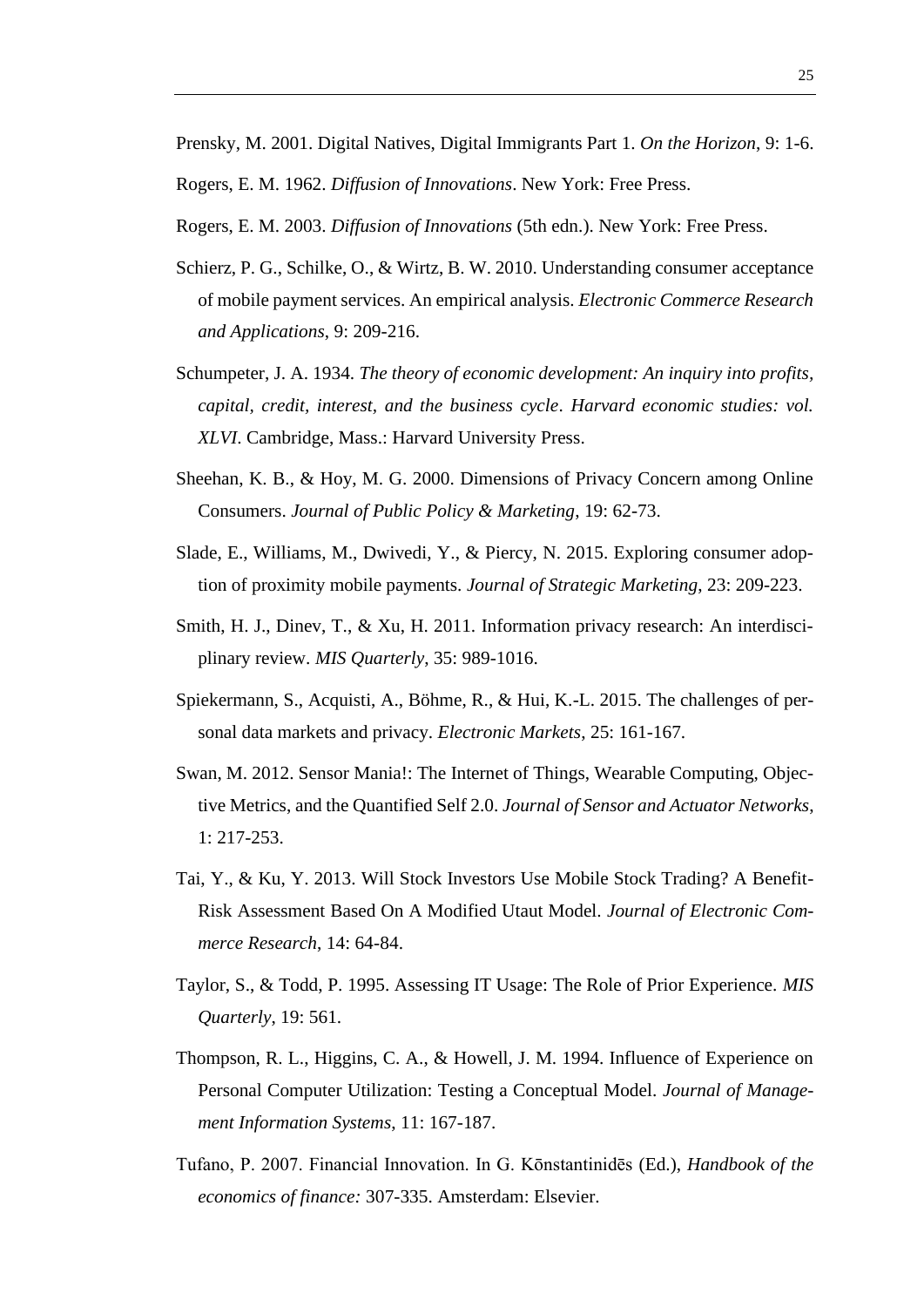- Valente, T. W., & Rogers, E. M. 1995. The Origins and Development of the Diffusion of Innovations Paradigm as an Example of Scientific Growth. *Science Communication*, 16: 242-273.
- Venkatesh, V., & Davis, F. D. 2000. A Theoretical Extension of the Technology Acceptance Model: Four Longitudinal Field Studies. *Management Science*, 46: 186- 204.
- Venkatesh, V., Morris, M. G., Davis, G. B., & Davis, F. D. 2003. User Acceptance of Information Technology. Toward a Unified View. *MIS Quarterly*, 27: 425-478.
- Venkatesh, V., Thong, J. Y., & Xu, X. 2012. Consumer acceptance and use of information technology: extending the unified theory of acceptance and use of technology. *MIS Quarterly*, 36: 157-178.
- Venkatesh, V., Thong, J. Y., & Xu, X. 2016. Unified Theory of Acceptance and Use of Technology: A Synthesis and the Road Ahead. *Journal of the Association for Information Systems*, 17: 328-376.
- Welch, B. L. 1938. The Significance of the Difference Between Two Means when the Population Variances are Unequal. *Biometrika*, 29: 350-362.
- Wohlgemuth, V., Berger, E. S. C., & Wenzel, M. 2016. More than just financial performance. Trusting investors in social trading. *Journal of Business Research*, 69: 4970-4974.
- Wu, L. H., Wu, L. C., & Chang, S. C. 2016. Exploring consumers' intention to accept smartwatch. *Computers in Human Behavior*, 64: 383-392.
- Xu, H., Dinev, T., Smith, H. J., & Hart, P. 2008. Examining the Formation of Individual's Privacy Concerns: Toward an Integrative View. In *Proceedings of the 29th International Conference on Information Systems*: 1-16. Paris, France.
- Xu, H., Dinev, T., Smith, J., & Hart, P. 2011. Information Privacy Concerns: Linking Individual Perceptions with Institutional Privacy Assurances. *Journal of the Association for Information Systems*, 12: 798-824.
- Xu, H., Gupta, S., Rosson, M. & Carroll, J. 2012. Measuring Mobile Users' Concerns for Information Privacy. In *Proceedings of the 33rd International Conference on Information Systems*. Orlando, Florida.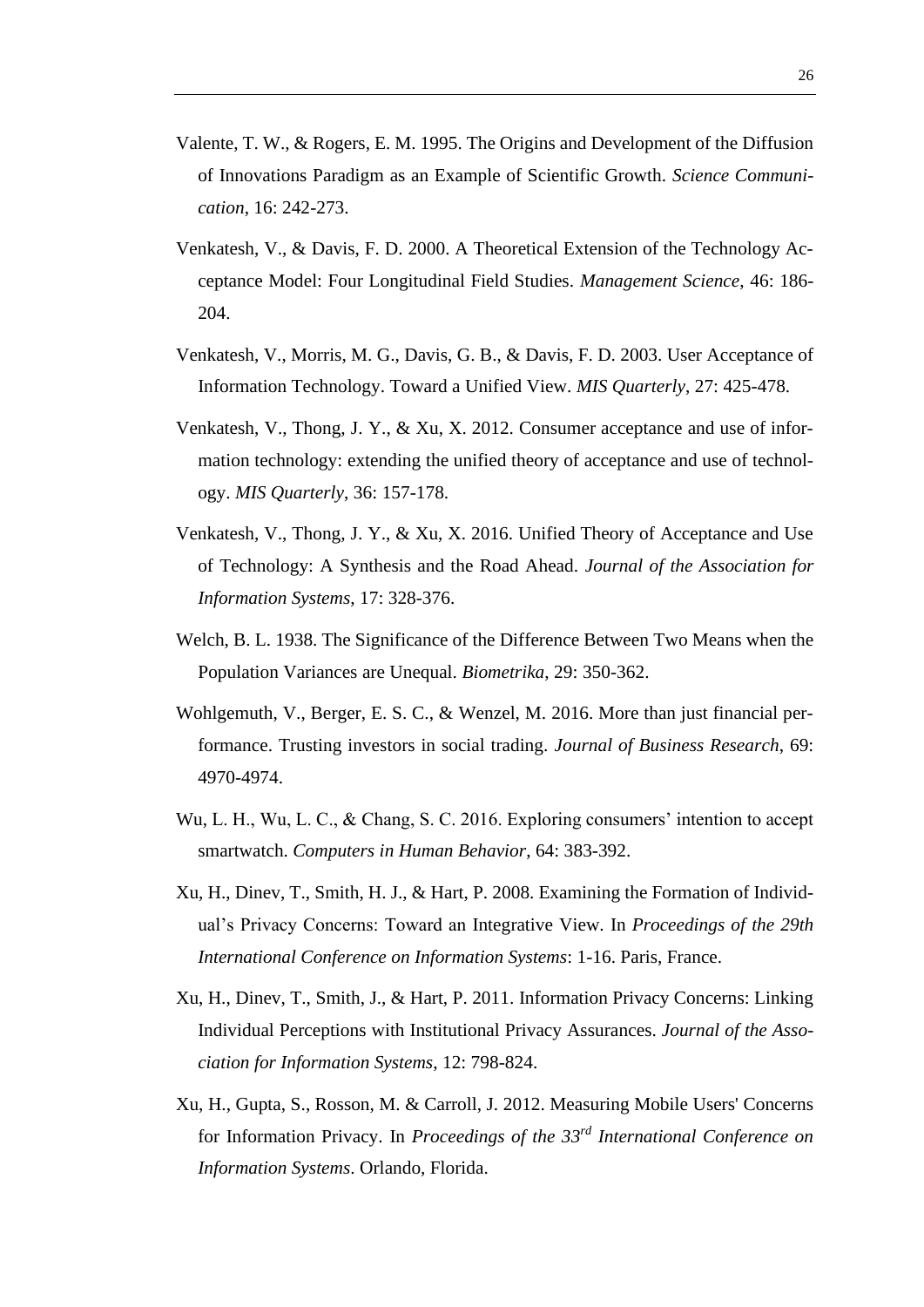- Yoo, Y. 2010. Computing in Everyday Life: A Call for Research on Experiential Computing. *MIS Quarterly*, 34: 213-231.
- Zhao, X., Lynch, J. G., & Chen, Q. 2010. Reconsidering Baron and Kenny: Myths and Truths about Mediation Analysis. *Journal of Consumer Research*, 37: 197-206.
- Zhou, T., Lu, Y., & Wang, B. 2010. Integrating TTF and UTAUT to explain mobile banking user adoption. *Computers in Human Behavior*, 26: 760-767.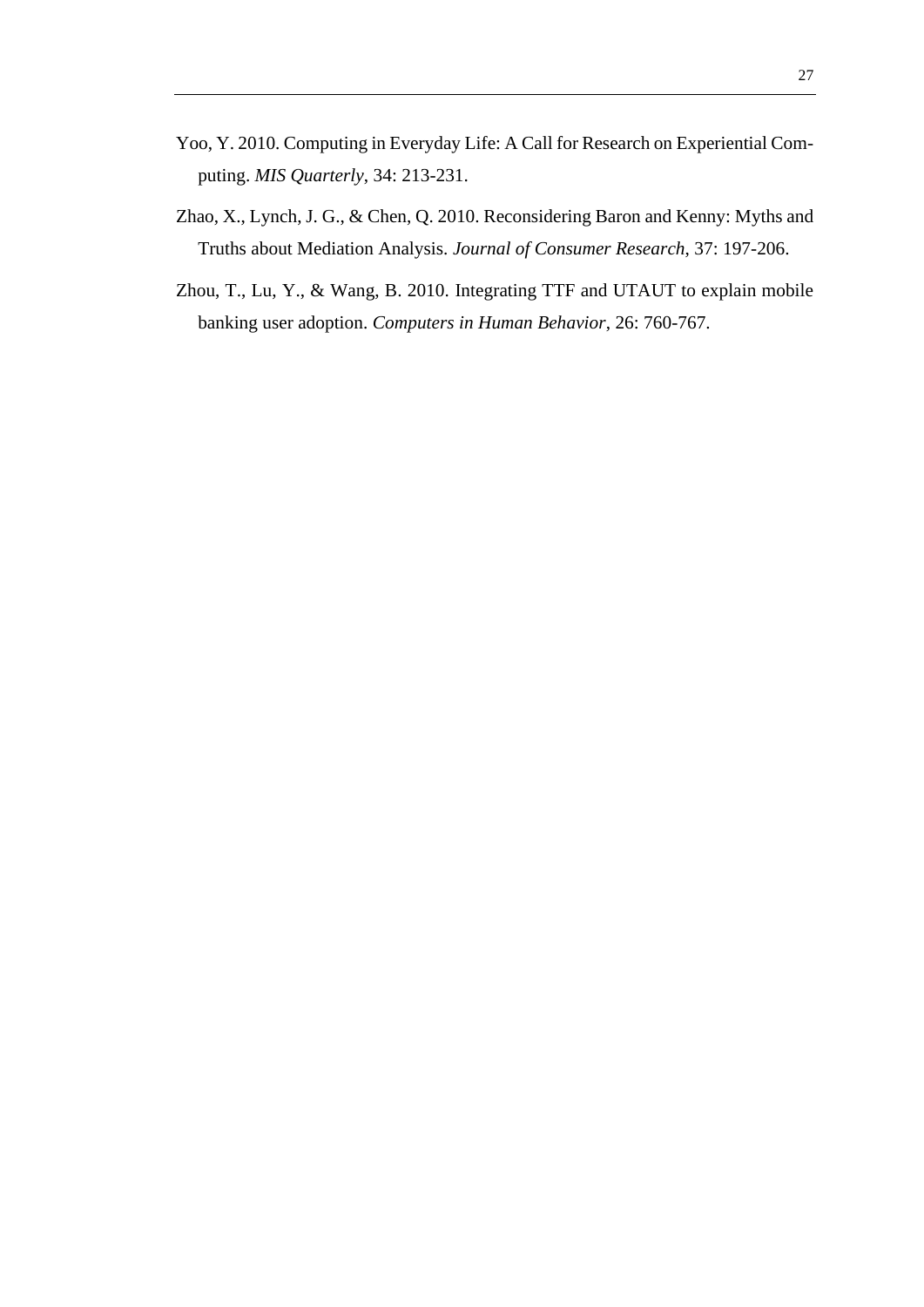# <span id="page-33-0"></span>**2 Appendix**

#### <span id="page-33-1"></span>**2.1 Index of Included Research Papers**

This dissertation contains the following research papers:

#### **Research Paper 1:**

Fischer, M., Wömmel, A., Reith, R., & Lis, B. 2017. A Generation Comparison of Mobile Payment Acceptance Factors: An Empirical Investigation. In *Proceedings of the 25th European Conference on Information Systems (ECIS)*: 2395–2412. Guimarães, Portugal.

(VHB JOURQUAL 3: Category B)

#### **Research Paper 2:**

Reith, R., Buck, C., Walther, D., Lis, B., & Eymann, T. 2019. How Privacy Affects the Acceptance of Mobile Payment Solutions. In *Proceedings of the 27th European Conference on Information Systems (ECIS)*: ISBN 978-1-7336325-0-8. Stockholm & Uppsala, Sweden.

(VHB JOURQUAL 3: Category B)

#### **Research Paper 3:**

Reith, R., Fischer, M., & Lis, B. 2020. Explaining the Acceptance of Social Trading Platforms: An Empirical Investigation. *Journal of Business Economics*, 90: 427-460. (VHB JOURQUAL 3: Category B)

#### **Research Paper 4:**

Reith, R., Buck, C., Lis, B., & Eymann, T. Integrating Privacy Concerns into the Unified Theory of Acceptance and Use of Technology to Explain the Adoption of Fitness Trackers. *Under submission to a peer reviewed Journal*

A previous version of this submission is published in: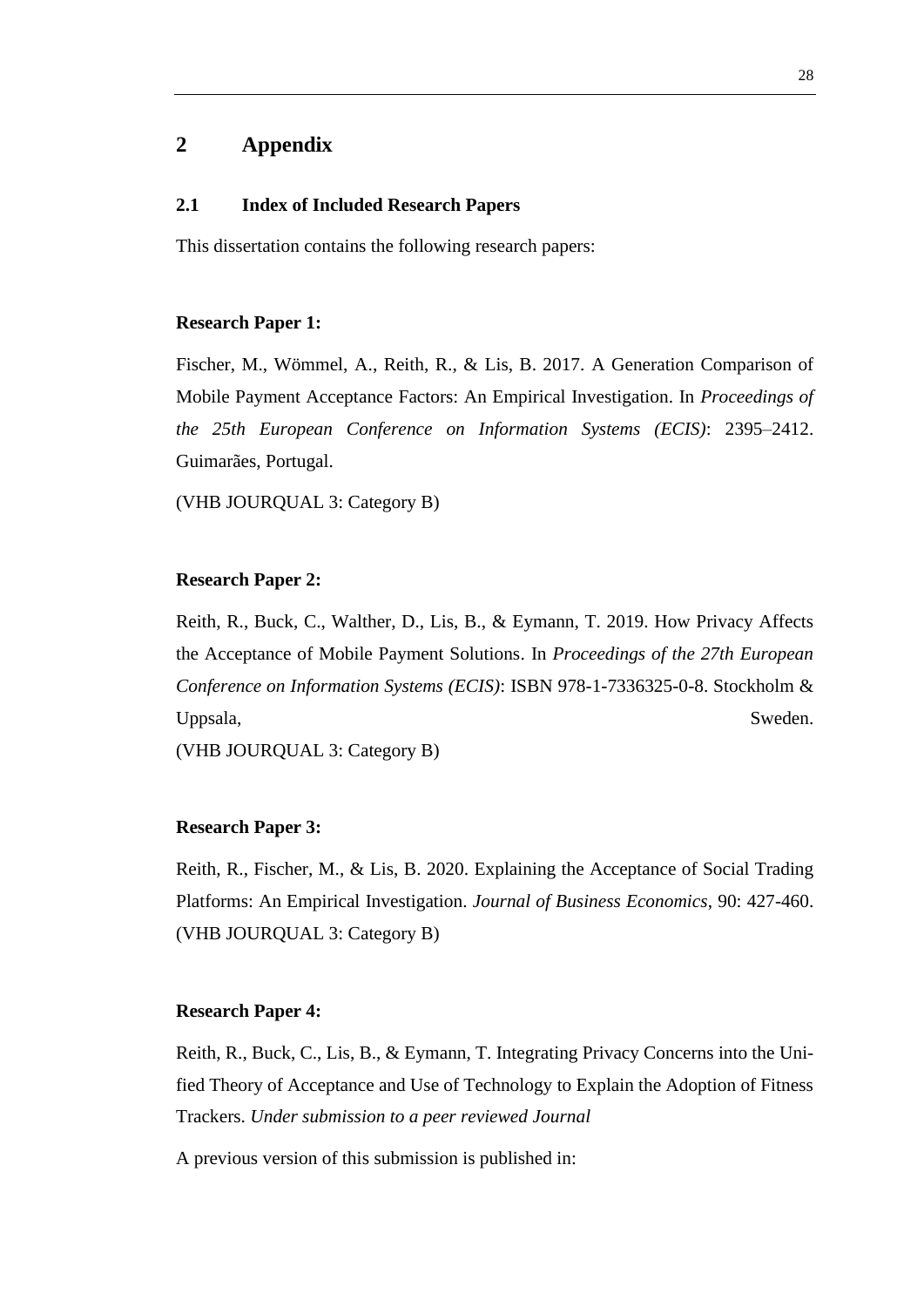Reith, R., Buck, C., Lis, B., & Eymann, T. 2020. Tracking Fitness or Sickness - Combining Technology Acceptance and Privacy Research to Investigate the Actual Adoption of Fitness Trackers. In *Proceedings of the of the 53rd Hawaii International Conference on System Sciences*: 3538–3547. Maui, Hawaii.

(VHB JOURQUAL 3: Category C)

#### **Research Paper 5:**

Reith, R., Fischer, M., Lis, B. 2020. How to Reach Technological Early Adopters? An Empirical Analysis of Early Adopters' Internet Usage Behavior in Germany. *International Journal of Innovation and Technology Management*, 17

(VHB JOURQUAL 3: Category C)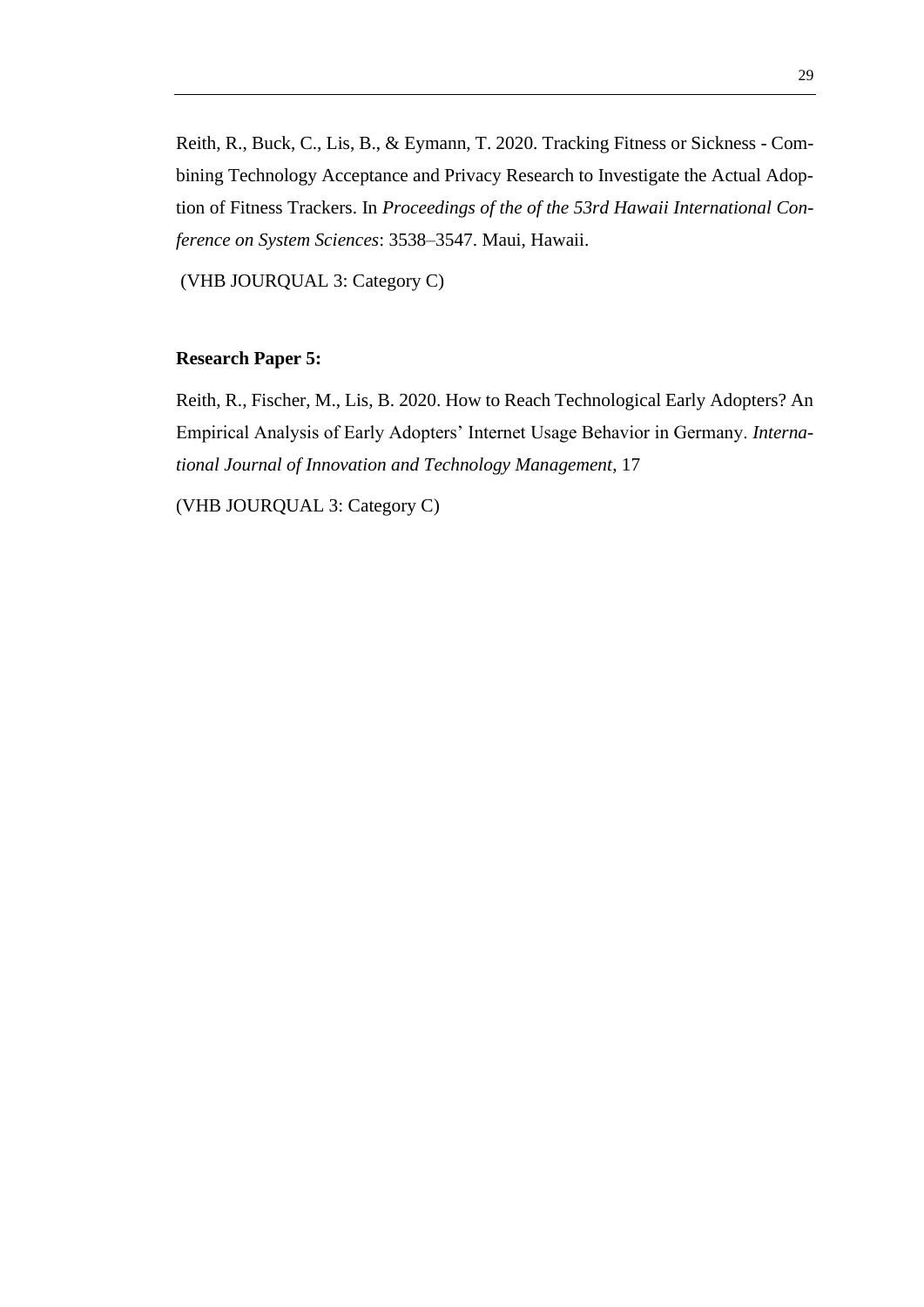# <span id="page-35-0"></span>**2.2 Research Paper 1: "A Generation Comparison of Mobile Payment Acceptance Factors: An Empirical Investigation"**

**Authors:** Fischer Maximilian, Wömmel Arna, Reith Riccardo, Lis Bettina

**Published in***: Proceedings of the 25th European Conference on Information Systems (ECIS)*. 2017: 2395–2412. Guimarães, Portugal. (VHB JOURQUAL 3: Category B)

**Abstract:** Many unsuccessful initiatives for establishing technological solutions of mobile payment (m-payment) services in stationary trade have been detected in the past few years. Therefore, following research deals with possible explanations for insufficient diffusion. A lack of research was analyzed by investigating the moderating effect of being a Digital Native (DN) or Digital Immigrant (DI) regarding technological factors influencing the attitude towards using m-payment systems. Our findings deepen the understanding of consumers' needs and personal characteristics in the adoption of m-payment technology. The theoretical basis is built on a modified TAM and Prensky's (2001) cultural generation concept. Hence, the technical field of m-payment is connected to a theory of identity. The study results displayed a greater degree of technological affinity concerning all factors examined in the group of DNs. By using a moderated regression analysis, we verified the negative influence of perceived security and risk having a significantly stronger effect on the attitude of DIs. Additionally, further results confirm the enormous importance of security in innovative payment processes. The results reinforce the importance of a target group-specific communication of an easy and secure payment-transaction to DIs. Furthermore, divergence of former research could be explained through the results of our cultural approach.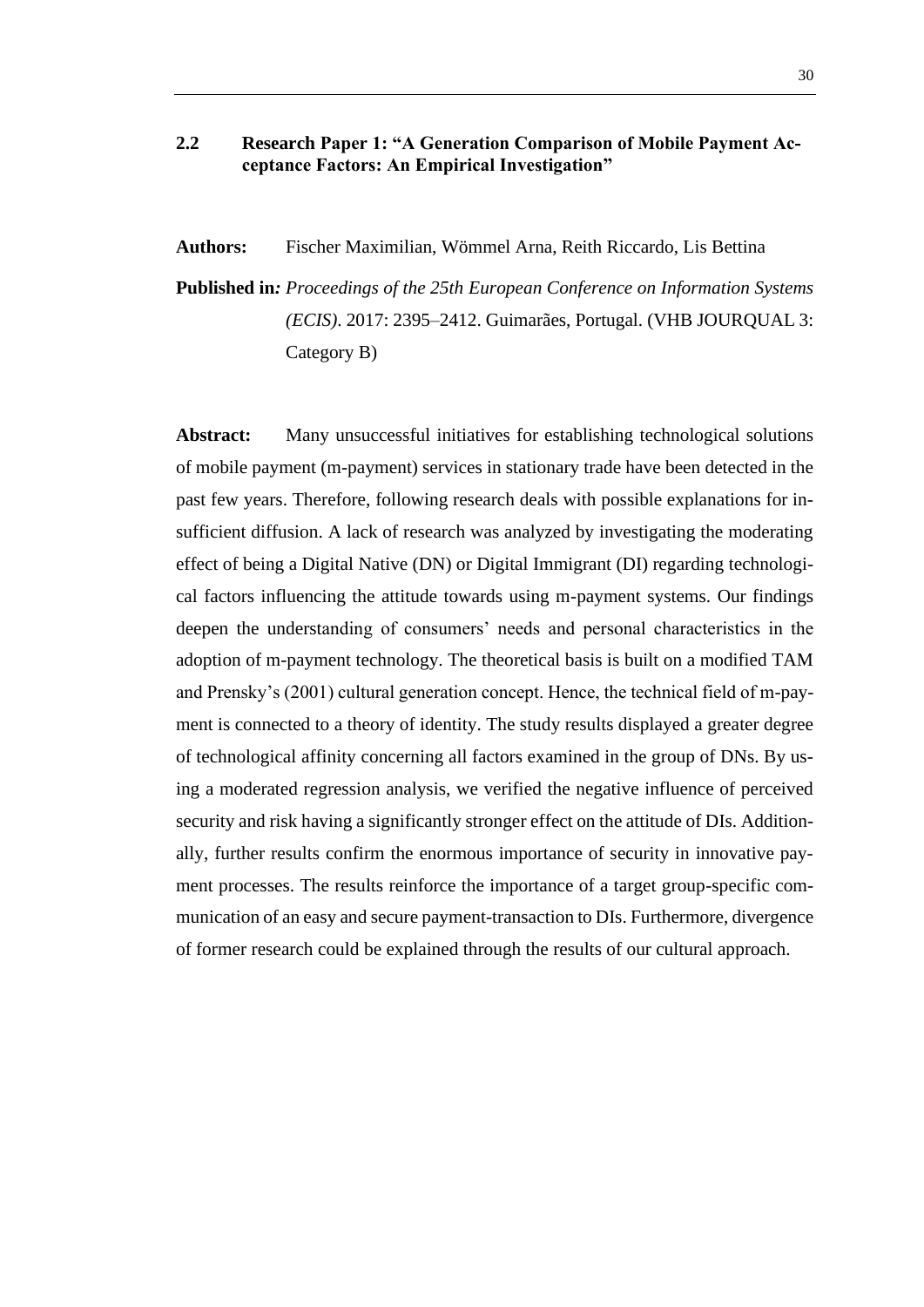# <span id="page-36-0"></span>**2.3 Research Paper 2: "How Privacy Affects the Acceptance of Mobile Payment Solutions"**

- **Authors:** Reith Riccardo, Buck Christoph, Walther Dennis, Lis Bettina, Eymann Torsten
- **Published in:** *Proceedings of the 27th European Conference on Information Systems (ECIS).* 2019: ISBN 978-1-7336325-0-8. Stockholm & Uppsala, Sweden. (VHB JOURQUAL 3: Category B)

Abstract: The rising need of mobility and convenience in payment processes has even forced traditional banking institutions to establish mobile payment (MP) applications in Germany. However, the breakthrough of this promising technology has not yet been realized. This raises the question about the negative effects of barriers, such as the companies' storage and usage of personal data resulting in consumers' privacy concerns. As research on MP calls for the integration of new models, this study aims to be the first to establish an APCO-model for the field of MP, thereby filling an essential research gap. Consequently, our model empirically validates privacy concerns and investigates its antecedents and predictive power to explain the intention to use MP systems. We additionally examined the barely studied effects of privacy concerns on risks as well as benefits. To give target-oriented recommendations, we included the theory of the diffusion of innovation and the factor "gadget loving" in our model. The results of our investigation underline the vital role of privacy concerns in the acceptance of MP and imply recommendations for the design of further research as well as an appropriate marketing communication of MP solutions.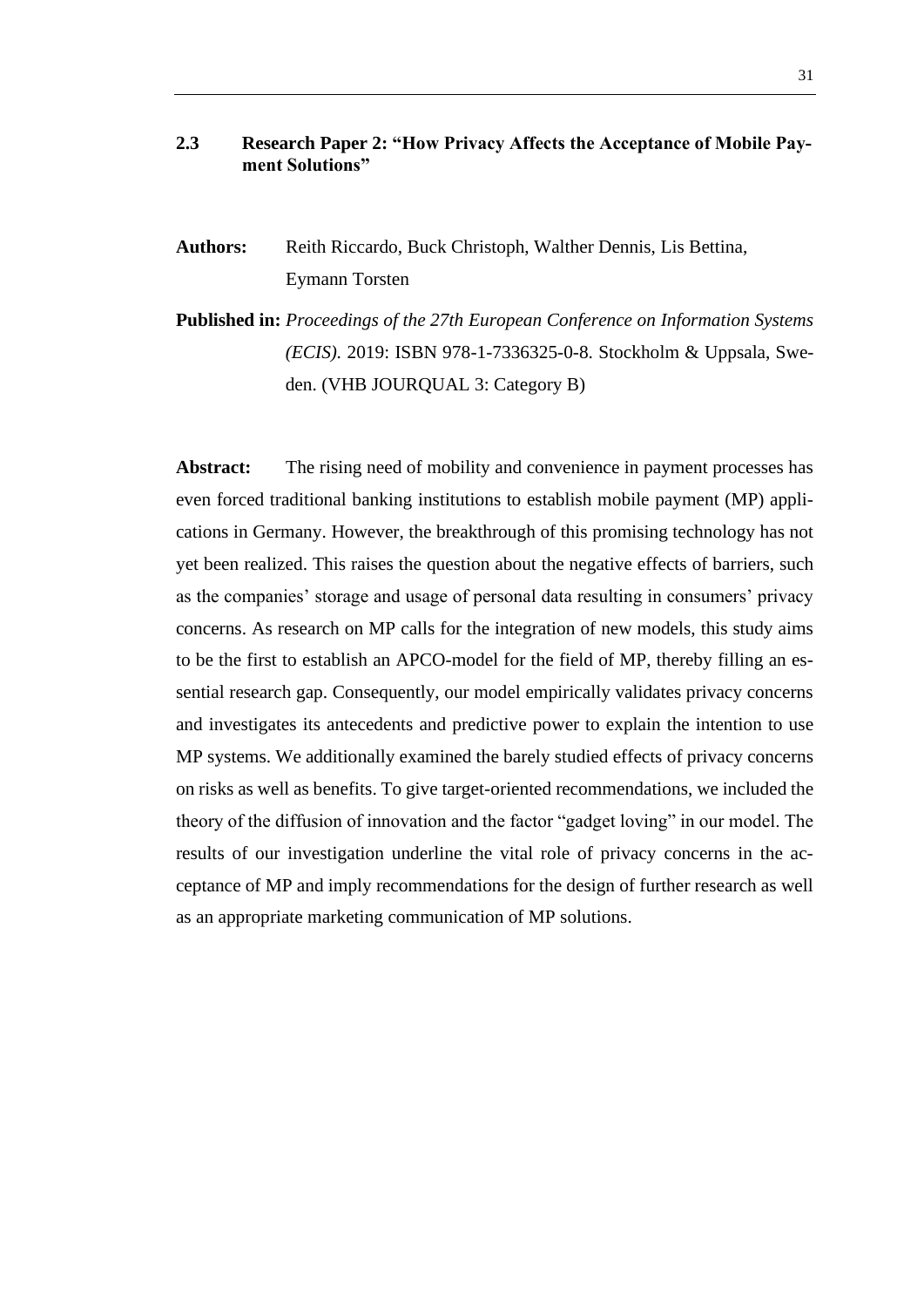# <span id="page-37-0"></span>**2.4 Research Paper 3: "Explaining the Acceptance of Social Trading Platforms: An Empirical Investigation"**

**Authors:** Reith Riccardo, Fischer Maximilian, Lis Bettina

**Published in:** *Journal of Business Economics*. 2020, 90: 427-460 (VHB JOURQUAL 3: Category B)

Abstract: The enormous rise of financial technology companies has greatly challenged traditional financial institutions. One emerging innovation is "social trading" (ST), which combines the advantages of social networks and delegated trading. ST platforms represent a unique context of social media platforms, on which the impact of social influence on the potential customer's intention to use is not well understood. Moreover, researchers and practitioners lack an understanding of the moderating role of the consumer's previous experience regarding security trading. As research in the field of ST is rather young, our study aims to be the first to address these research gaps by developing and empirically validating a model from the potential customer's perspective. We based our framework on the Unified Theory of Acceptance and Use of Technology and theory regarding social media and financial decision-making. Our results illustrate that performance-related aspects are the dominant determinants of behavioral intention for experienced users, whereas system-related and personal barriers affect behavioral intentions of the inexperienced group. Consequently, differences regarding performance expectancy, effort expectancy, security and risk aversion were identified. Our results indicate that current platform operators' advertising approaches of communicating the simple functionality of the platform seem inappropriate to meet the consumer's needs.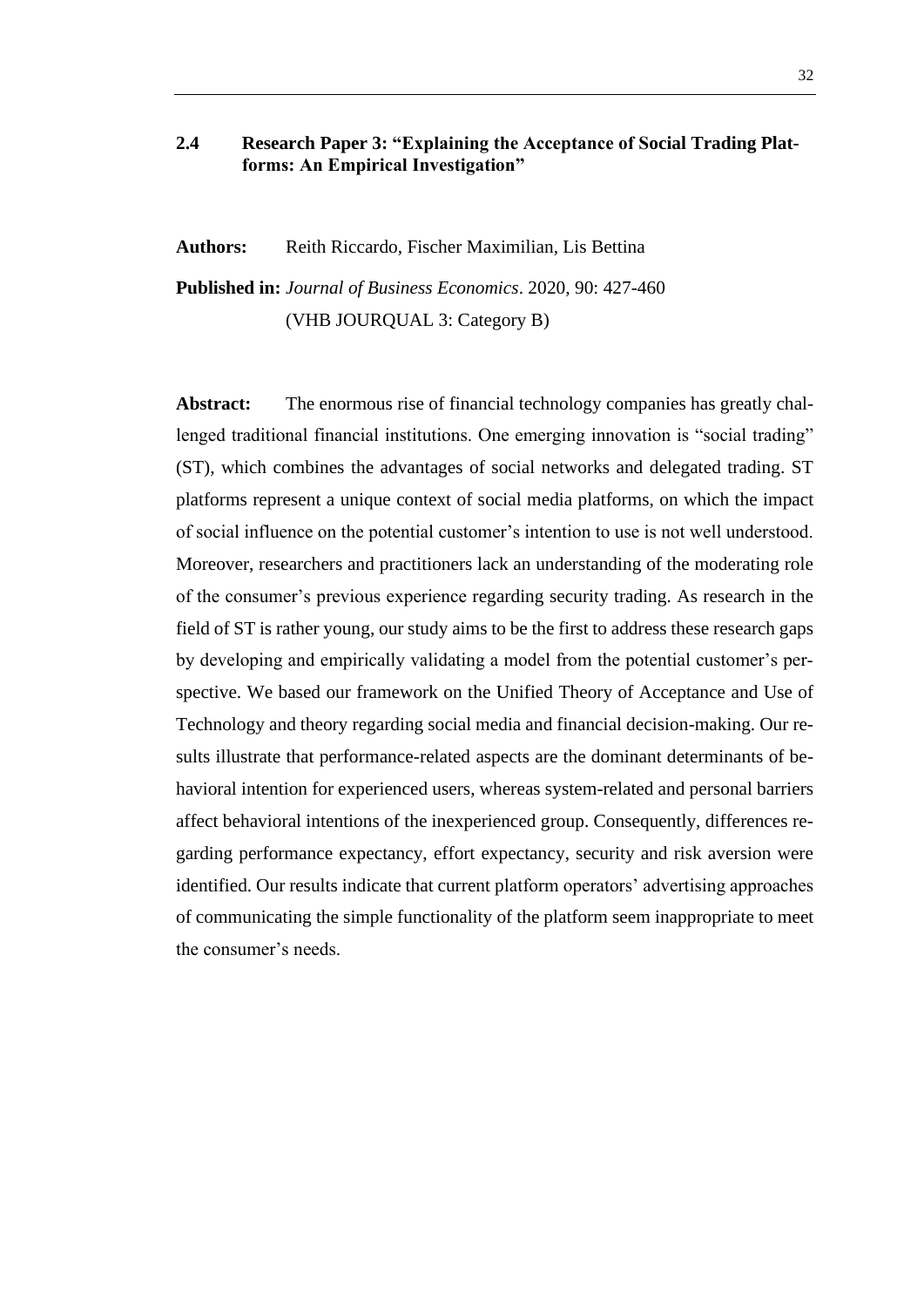- <span id="page-38-0"></span>**2.5 Research Paper 4: "Integrating Privacy Concerns into the Unified Theory of Acceptance and Use of Technology to Explain the Adoption of Fitness Trackers"**
- **Authors:** Reith Riccardo, Buck Christoph, Lis Bettina, Eymann Torsten
- **Published in:** *Proceedings of the 53rd Hawaii International Conference on System Sciences* (HICSS). 2020: 3538–3547. Maui, Hawaii. (VHB JOUR-QUAL 3: Category C)

**Submitted to:** Under submission to a peer reviewed Journal

**Abstract:** Fitness tracking devices can be worn on the body, interact with multisensor platforms on the Internet of Things and collect data about daily activities, exercises and vital physical information. Consumers' self-tracking of personal fitness information will enable various stakeholders to analyze and utilize highly sensitive personal data. Therefore, fitness tracking represents a unique context where the user's everyday lives and physical activities are digitally mediated by the usage of information technology.

According to the privacy calculus theory, consumers are likely to disclose personal data by using fitness trackers if the perceived benefits of disclosure are at least balanced or greater than the concerns associated with the disclosure of individual information. Within our study, we aim to reconsider the Unified Theory of Acceptance and Use of Technology (UTAUT) from the perspective of privacy and gain new insights about the role of privacy concerns and social norms in the context of fitness tracking. Based on the privacy calculus perspective, the original construct "facilitating conditions" of UTAUT was replaced through "privacy concerns". Consequently, we propose a direct relationship between privacy-related facilitating conditions and the intention to use fitness tracking devices. Herein, the variables of UTAUT serve as complementing beneficial components of the consumer's perceived privacy concerns arising from the adoption of fitness tracking.

We empirically validated the proposed research model by using structural equation modeling. The results underline the vital role of privacy concerns as a predictor of the intention to use fitness tracking and support their integration into the nomological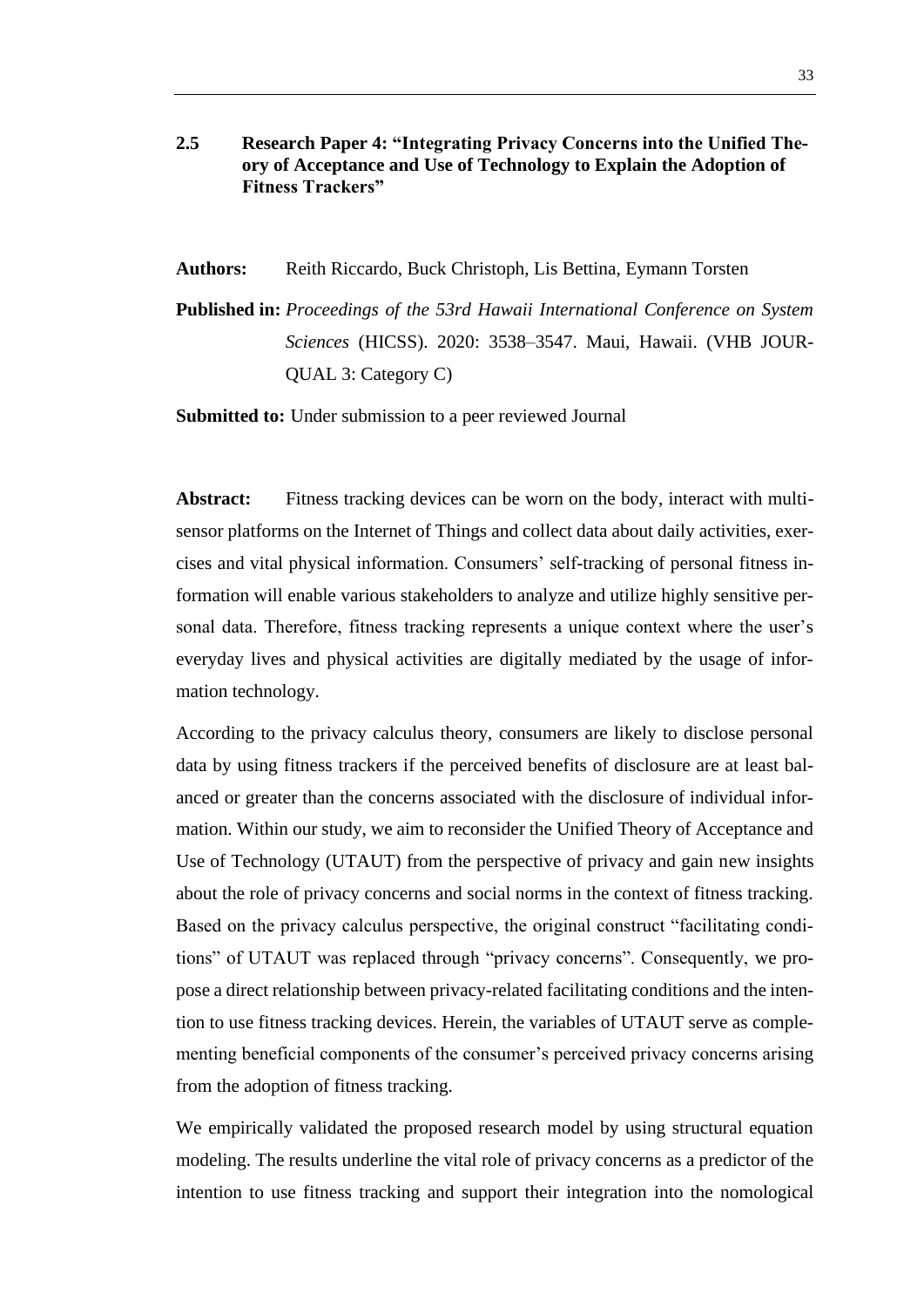structure of the UTAUT. However, the negative effect of privacy concerns on the intention to use fitness tracking is compensated by the strong positive effects of performance expectancy and social influence. Interestingly, social influence showed the strongest correlation with the intention to use fitness tracking, indicating that the growing social pressure of living healthy and responsible is the most important driver of the consumer's intention to use fitness tracking devices. Additionally, effort expectancy did not demonstrate a significant effect on intention.

The proposed research model enhances the privacy calculus theory and takes a new look on established acceptance research through the lens of privacy. With the perspective of the privacy calculus, the proposed research model accounts for functional and social benefits as well as effort and privacy-related costs of fitness tracking. The results reveal that Digital Natives consider effort expectancy to be a necessary but not sufficient component for the acceptance of fitness tracking. Therefore, the originally used cost-benefit paradigm to explain the integration of ease of use in Technology Acceptance Model should be reevaluated. For Digital Natives, the paradigm may have shifted from the costs of effort to the privacy-related costs, as proposed by the privacy calculus perspective and the results of our study. For practitioners, the outcomes of our study indicate that establishing a compelling marketing message to alleviate the privacy concerns among current users and potential customers is crucial. A content analysis of the websites of the five biggest providers of fitness tracking devices in Germany revealed that privacy-related or data security issues lack communication.